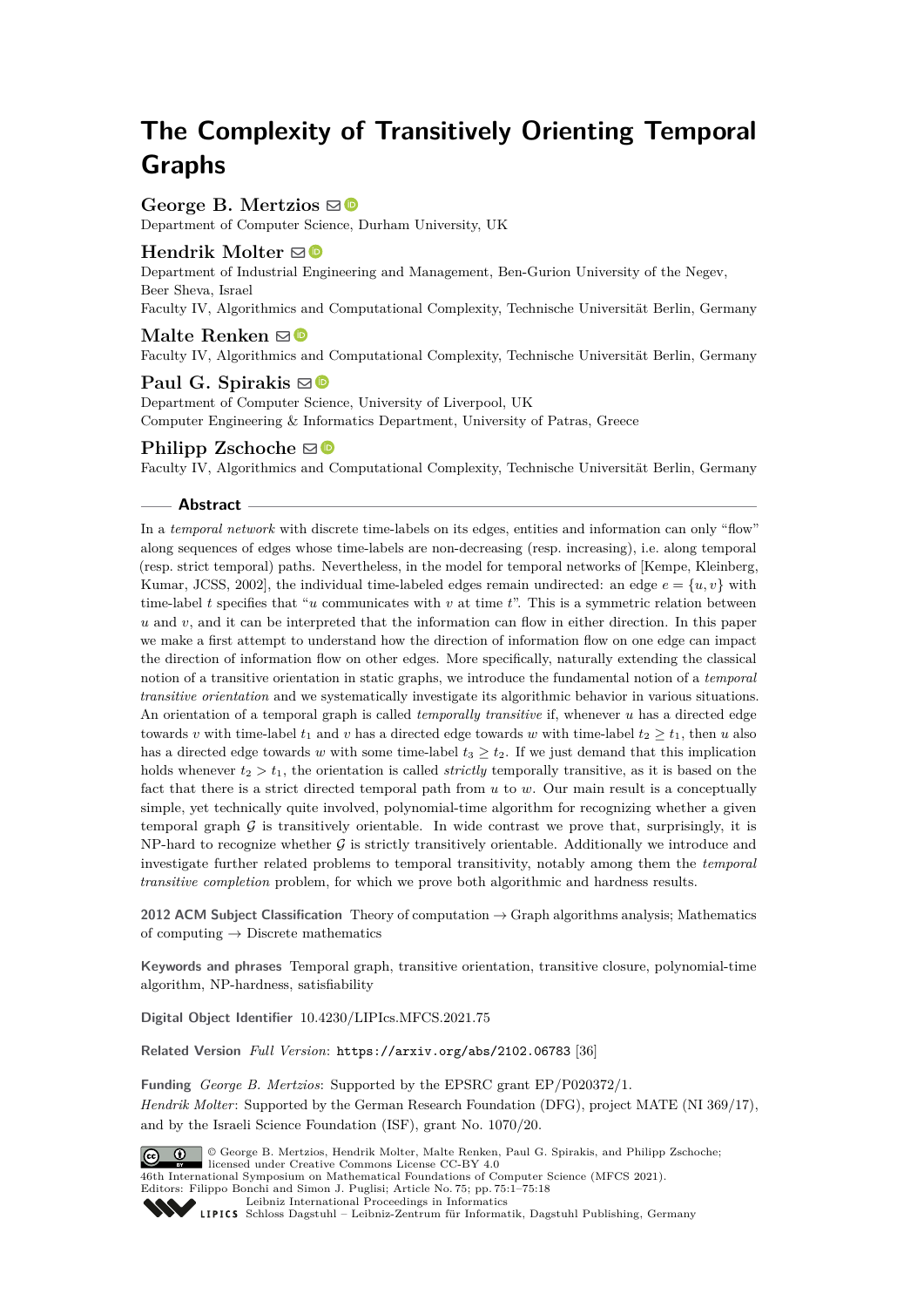#### **75:2 The Complexity of Transitively Orienting Temporal Graphs**

*Malte Renken*: Supported by the German Research Foundation (DFG), project MATE (NI 369/17). *Paul G. Spirakis*: Supported by the NeST initiative of the School of EEE and CS at the University of Liverpool and by the EPSRC grant EP/P02002X/1.

# **1 Introduction**

A *temporal* (or *dynamic*) network is, roughly speaking, a network whose underlying topology changes over time. This notion concerns a great variety of both modern and traditional networks; information and communication networks, social networks, and several physical systems are only few examples of networks which change over time [\[26,](#page-16-1)[38,](#page-16-2)[41\]](#page-17-0). Due to its vast applicability in many areas, the notion of temporal graphs has been studied from different perspectives under several different names such as *time-varying*, *evolving*, *dynamic*, and *graphs over time* (see [\[13](#page-15-0)[–15\]](#page-15-1) and the references therein). In this paper we adopt a simple and natural model for temporal networks which is given with discrete time-labels on the edges of a graph, while the vertex set remains unchanged. This formalism originates in the foundational work of Kempe et al. [\[27\]](#page-16-3).

<span id="page-1-0"></span> $\triangleright$  **Definition 1** (Temporal Graph [\[27\]](#page-16-3)). *A* temporal graph *is a pair*  $\mathcal{G} = (G, \lambda)$ *, where*  $G = (V, E)$  *is an underlying (static) graph and*  $\lambda : E \to \mathbb{N}$  *is a time-labeling function which assigns to every edge of G a discrete-time label.*

Mainly motivated by the fact that, due to causality, entities and information in temporal graphs can only "flow" along sequences of edges whose time-labels are non-decreasing (resp. increasing), Kempe et al. introduced the notion of a *(strict) temporal path*, or *(strict) time-respecting path*, in a temporal graph  $(G, \lambda)$  as a path in *G* with edges  $e_1, e_2, \ldots, e_k$ such that  $\lambda(e_1) \leq \ldots \leq \lambda(e_k)$  (resp.  $\lambda(e_1) < \ldots < \lambda(e_k)$ ). This notion of a temporal path naturally resembles the notion of a *directed* path in the classical static graphs, where the direction is from smaller to larger time-labels along the path. Nevertheless, in temporal paths the individual time-labeled edges remain undirected: an edge  $e = \{u, v\}$  with time-label  $\lambda(e) = t$  can be abstractly interpreted as "*u* communicates with *v* at time *t*". Here the relation "communicates" is symmetric between *u* and *v*, i.e. it can be interpreted that the information can flow in either direction.

In this paper we make a first attempt to understand how the direction of information flow on one edge can impact the direction of information flow on other edges. More specifically, naturally extending the classical notion of a transitive orientation in static graphs [\[23\]](#page-16-4), we introduce the fundamental notion of a *temporal transitive orientation* and we thoroughly investigate its algorithmic behavior in various situations. Imagine that *v* receives information from *u* at time  $t_1$ , while *w* receives information from *v* at time  $t_2 \geq t_1$ . Then *w indirectly* receives information from *u* through the intermediate vertex *v*. Now, if the temporal graph correctly records the transitive closure of information passing, the directed edge from *u* to *w* must exist and must have a time label  $t_3 \geq t_2$ . In such a *transitively oriented* temporal graph, whenever an edge is oriented from a vertex *u* to a vertex *w* with time-label *t*, we have that *every* temporal path from *u* to *w* arrives no later than *t*, and that there is no temporal path from *w* to *u*. Different notions of temporal transitivity have also been used for automated temporal data mining [\[40\]](#page-16-5) in medical applications [\[39\]](#page-16-6), text processing [\[45\]](#page-17-1). Furthermore, in behavioral ecology, researchers have used a notion of orderly (transitive) triads A-B-C to quantify dominance among species. In particular, animal groups usually form dominance hierarchies in which dominance relations are transitive and can also change with time [\[32\]](#page-16-7).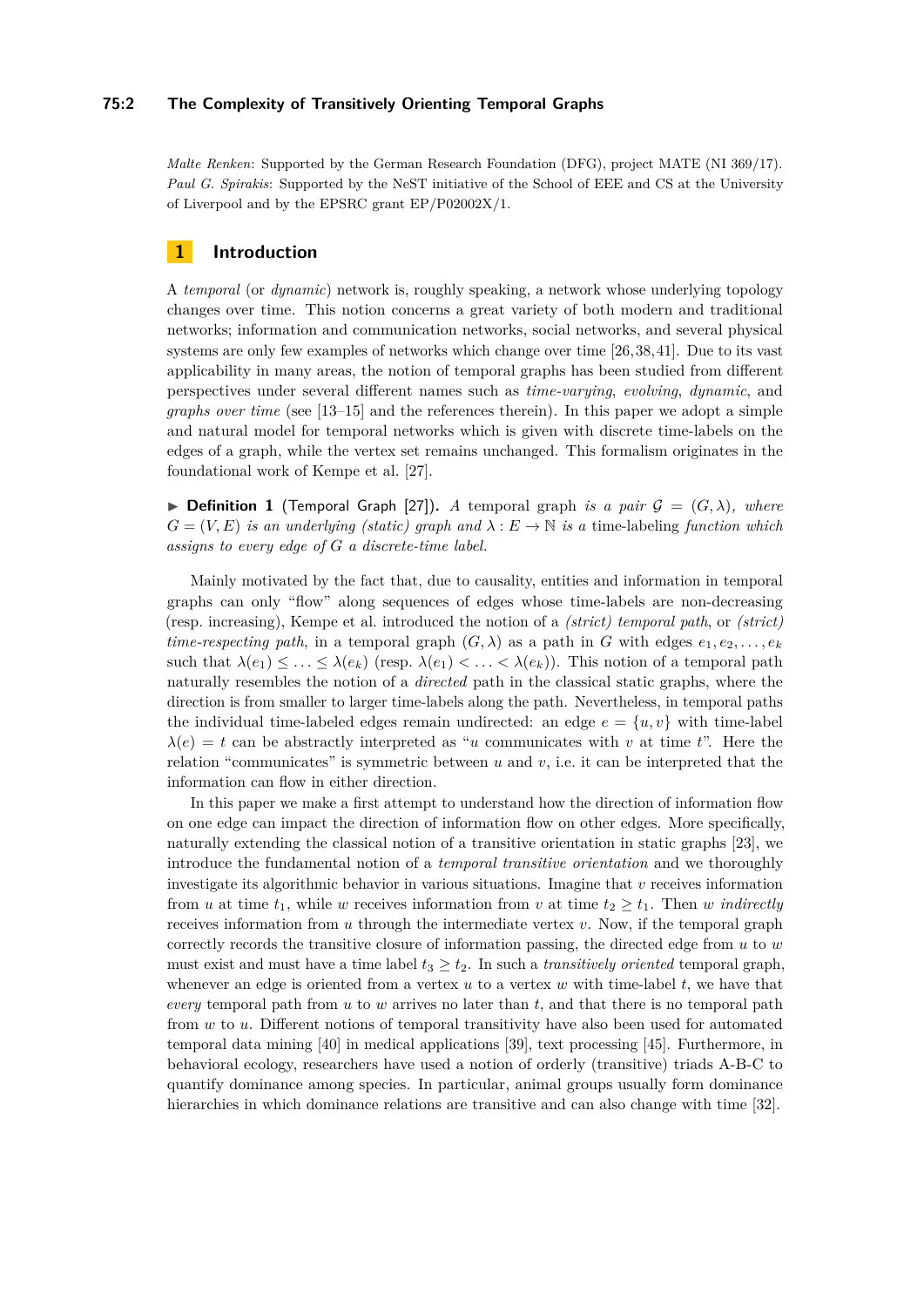#### **G. B. Mertzios, H. Molter, M. Renken, P. G. Spirakis, and P. Zschoche 75:3**

One natural motivation for our temporal transitivity notion may come from applications where confirmation and verification of information is vital, where vertices may represent entities such as investigative journalists or police detectives who gather sensitive information. Suppose that *v* queried some important information from *u* (the information source) at time  $t_1$ , and afterwards, at time  $t_2 \geq t_1$ , *w* queried the important information from *v* (the intermediary). Then, in order to ensure the validity of the information received, *w* might want to verify it by *subsequently* querying the information directly from *u* at some time  $t_3 \geq t_2$ . Note that *w* might first receive the important information from *u* through various other intermediaries, and using several channels of different lengths. Then, to maximize confidence about the information, *w* should query *u* for verification only after receiving the information from the latest of these indirect channels.

It is worth noting here that the model of temporal graphs given in Definition [1](#page-1-0) has been also used in its extended form, in which the temporal graph may contain multiple time-labels per edge [\[34\]](#page-16-8). This extended temporal graph model has been used to investigate temporal paths [\[3,](#page-15-2) [9,](#page-15-3) [11,](#page-15-4) [16,](#page-15-5) [34,](#page-16-8) [47\]](#page-17-2) and other temporal path-related notions such as temporal analogues of distance and diameter [\[1\]](#page-14-0), reachability [\[2\]](#page-14-1) and exploration [\[1,](#page-14-0)[3,](#page-15-2)[20,](#page-16-9)[21\]](#page-16-10), separation [\[22,](#page-16-11)[27,](#page-16-3)[48\]](#page-17-3), and path-based centrality measures [\[12,](#page-15-6)[28\]](#page-16-12), as well as recently non-path problems too such as temporal variations of coloring [\[37\]](#page-16-13), vertex cover [\[4\]](#page-15-7), matching [\[35\]](#page-16-14), cluster editing [\[18\]](#page-15-8), and maximal cliques [\[8,](#page-15-9) [25,](#page-16-15) [46\]](#page-17-4). However, in order to better investigate and illustrate the inherent combinatorial structure of temporal transitivity orientations, in this paper we mostly follow the original definition of temporal graphs given by Kempe et al. [\[27\]](#page-16-3) with one time-label per edge [\[7,](#page-15-10) [17,](#page-15-11) [19\]](#page-15-12). Throughout the paper, whenever we assume multiple time-labels per edge we will state it explicitly; in all other cases we consider a single label per edge.

In static graphs, the transitive orientation problem has received extensive attention which resulted in numerous efficient algorithms. A graph is called *transitively orientable* (or a *comparability* graph) if it is possible to orient its edges such that, whenever we orient *u* towards *v* and *v* towards *w*, then the edge between *u* and *w* exists and is oriented towards *w*. The first polynomial-time algorithms for recognizing whether a given (static) graph *G* on *n* vertices and *m* edges is comparability (i.e. transitively orientable) were based on the notion of *forcing* an orientation and had running time  $O(n^3)$  (see Golumbic [\[23\]](#page-16-4) and the references therein). Faster algorithms for computing a transitive orientation of a given comparability graph have been later developed, having running times  $O(n^2)$  [\[43\]](#page-17-5) and  $O(n+m \log n)$  [\[29\]](#page-16-16), while the currently fastest algorithms run in linear  $O(n+m)$  time and are based on efficiently computing a modular decomposition of *G* [\[30,](#page-16-17) [31\]](#page-16-18); see also Spinrad [\[44\]](#page-17-6). It is fascinating that, although all the latter algorithms compute a valid transitive orientation if *G* is a comparability graph, they fail to recognize whether the input graph is a comparability graph; instead they produce an orientation which is non-transitive if *G* is not a comparability graph. The fastest known algorithm for determining whether a given orientation is transitive requires matrix multiplication, currently achieved in  $O(n^{2.37286})$  time [\[5\]](#page-15-13).

**Our contribution.** In this paper we introduce the notion of *temporal transitive orientation* and we thoroughly investigate its algorithmic behavior in various situations. An orientation of a temporal graph  $\mathcal{G} = (G, \lambda)$  is called *temporally transitive* if, whenever *u* has a directed edge towards *v* with time-label  $t_1$  and *v* has a directed edge towards *w* with time-label  $t_2 \geq t_1$ . then *u* also has a directed edge towards *w* with some time-label  $t_3 \geq t_2$ . If we just demand that this implication holds whenever  $t_2 > t_1$ , the orientation is called *strictly* temporally transitive, as it is based on the fact that there is a strict directed temporal path from *u* to *w*. Similarly, if we demand that the transitive directed edge from *u* to *w* has time-label  $t_3 > t_2$ , the orientation is called *strongly* (resp. *strongly strictly)* temporally transitive.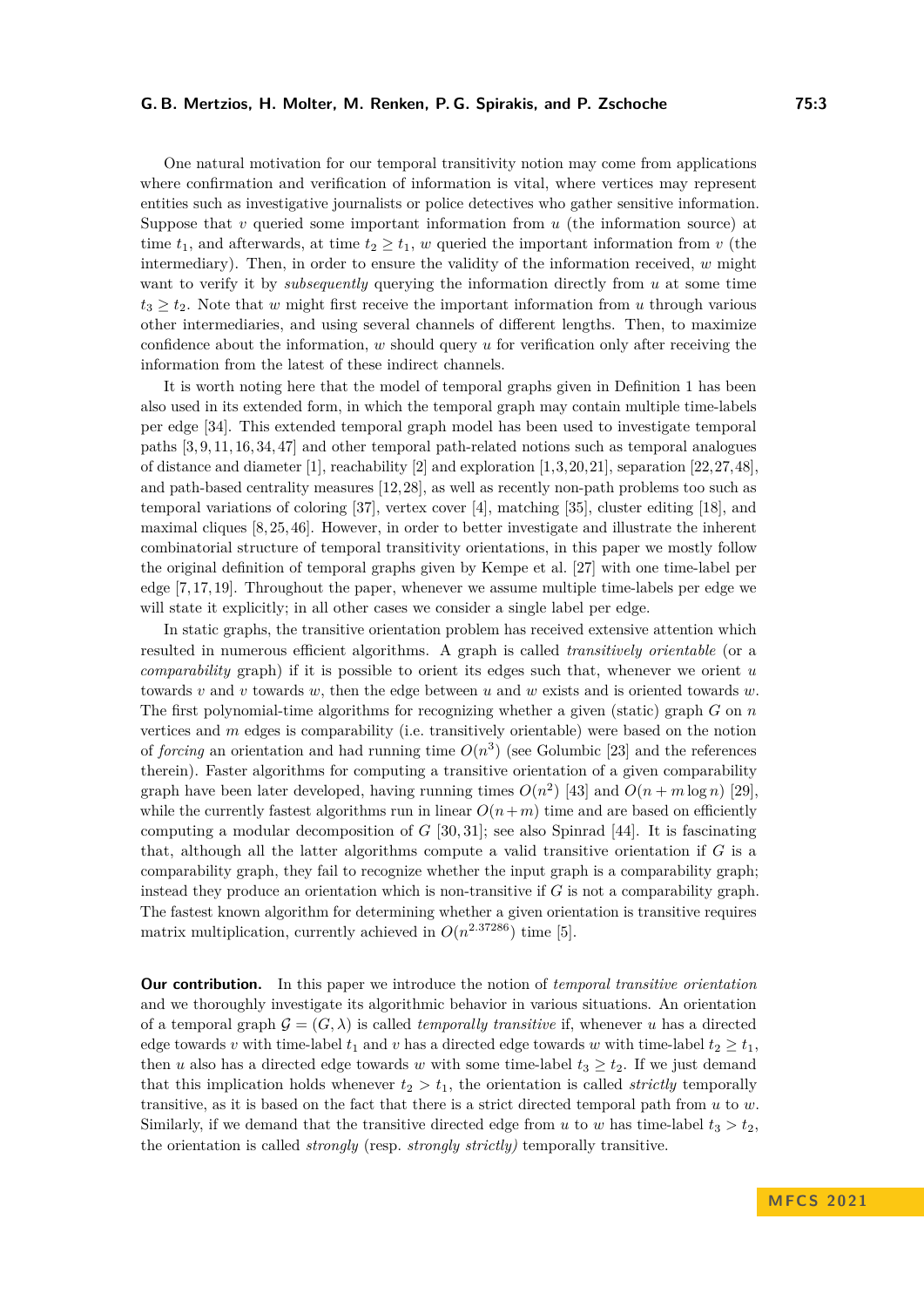#### **75:4 The Complexity of Transitively Orienting Temporal Graphs**

Although these four natural variations of a temporally transitive orientation seem superficially similar to each other, it turns out that their computational complexity (and their underlying combinatorial structure) varies massively. Indeed we obtain a surprising result in Section [3:](#page-6-0) deciding whether a temporal graph G admits a *temporally transitive* orientation is solvable in polynomial time (Section [3.2\)](#page-7-0), while it is NP-hard to decide whether it admits a *strictly temporally transitive* orientation (Section [3.1\)](#page-7-1). On the other hand, it turns out that, deciding whether G admits a *strongly* or a *strongly strictly* temporal transitive orientation is (easily) solvable in polynomial time as they can both be reduced to 2SAT satisfiability.

Our main result is that, given a temporal graph  $\mathcal{G} = (G, \lambda)$ , we can decide in polynomial time whether  $\mathcal G$  is transitively orientable, and at the same time we can output a temporal transitive orientation if it exists. Although the analysis and correctness proof of our algorithm is technically quite involved, our algorithm is simple and easy to implement, as it is based on the notion of *forcing* an orientation.<sup>[1](#page-3-0)</sup> Our algorithm extends and generalizes the classical polynomial-time algorithm for computing a transitive orientation in static graphs described by Golumbic [\[23\]](#page-16-4). The main technical difficulty in extending the algorithm from the static to the temporal setting is that, in temporal graphs we cannot simply use orientation forcings to eliminate the condition that a *triangle* is not allowed to be cyclically oriented. To resolve this issue, we first express the recognition problem of temporally transitively orientable graphs as a Boolean satisfiability problem of a *mixed* Boolean formula  $\phi_{3NAE} \wedge \phi_{2SAT}$ . Here  $\phi_{3NAE}$  is a 3NAE (i.e. 3-Not-All-Equal) formula and *ϕ*2SAT is a 2SAT formula. Note that every clause  $NAE(\ell_1, \ell_2, \ell_3)$  of  $\phi_{3NAE}$  corresponds to the condition that a specific triangle in the temporal graph cannot be cyclically oriented. However, although deciding whether  $\phi_{2\text{SAT}}$  is satisfiable can be done in linear time with respect to the size of the formula [\[6\]](#page-15-14), the problem Not-All-Equal-3-SAT is NP-complete [\[42\]](#page-17-7).

Our algorithm iteratively produces at iteration *j* a formula  $\phi_{3NAE}^{(j)} \wedge \phi_{2SAT}^{(j)}$ , which is computed from the previous formula  $\phi_{\text{3NAE}}^{(j-1)} \wedge \phi_{\text{2SAT}}^{(j-1)}$  by (almost) simulating the classical greedy algorithm that solves 2SAT [\[6\]](#page-15-14). The 2SAT-algorithm proceeds greedily as follows. For every variable  $x_i$ , if setting  $x_i = 1$  (resp.  $x_i = 0$ ) leads to an immediate contradiction, the algorithm is forced to set  $x_i = 0$  (resp.  $x_i = 1$ ). Otherwise, if each of the truth assignments  $x_i = 1$  and  $x_i = 0$  does not lead to an immediate contradiction, the algorithm arbitrarily chooses to set  $x_i = 1$  or  $x_i = 0$ , and thus some clauses are removed from the formula as they were satisfied. The argument for the correctness of the 2SAT-algorithm is that new clauses are *never added* to the formula at any step. The main technical difference between the 2SAT-algorithm and our algorithm is that, in our case, the formula  $\phi_{3NAE}^{(j)} \wedge \phi_{2SAT}^{(j)}$  is *not* necessarily a sub-formula of  $\phi_{3NAE}^{(j-1)} \wedge \phi_{2SAT}^{(j-1)}$ , as in some cases we need to also add clauses. Our main technical result is that, nevertheless, at every iteration *j* the formula  $\phi_{3NAE}^{(j)} \wedge \phi_{2SAT}^{(j)}$  is satisfiable if and only if  $\phi_{3\text{NAE}}^{(j-1)} \wedge \phi_{2\text{SAT}}^{(j-1)}$  is satisfiable. The proof of this result (see Theorem [9\)](#page-11-0) relies on a sequence of structural properties of temporal transitive orientations which we establish. This phenomenon of deducing a polynomial-time algorithm for an algorithmic graph problem by deciding satisfiability of a mixed Boolean formula (i.e. with both clauses of two and three literals) occurs rarely; this approach has been successfully used for the efficient recognition of simple-triangle (known also as "PI") graphs [\[33\]](#page-16-19).

In the second part of our paper (Section [4\)](#page-14-2) we consider a natural extension of the temporal orientability problem, namely the *temporal transitive completion* problem. In this problem we are given a (partially oriented) temporal graph  $G$  and a natural number  $k$ , and the question

<span id="page-3-0"></span><sup>1</sup> That is, orienting an edge from *u* to *v forces* us to orient another edge from *a* to *b*.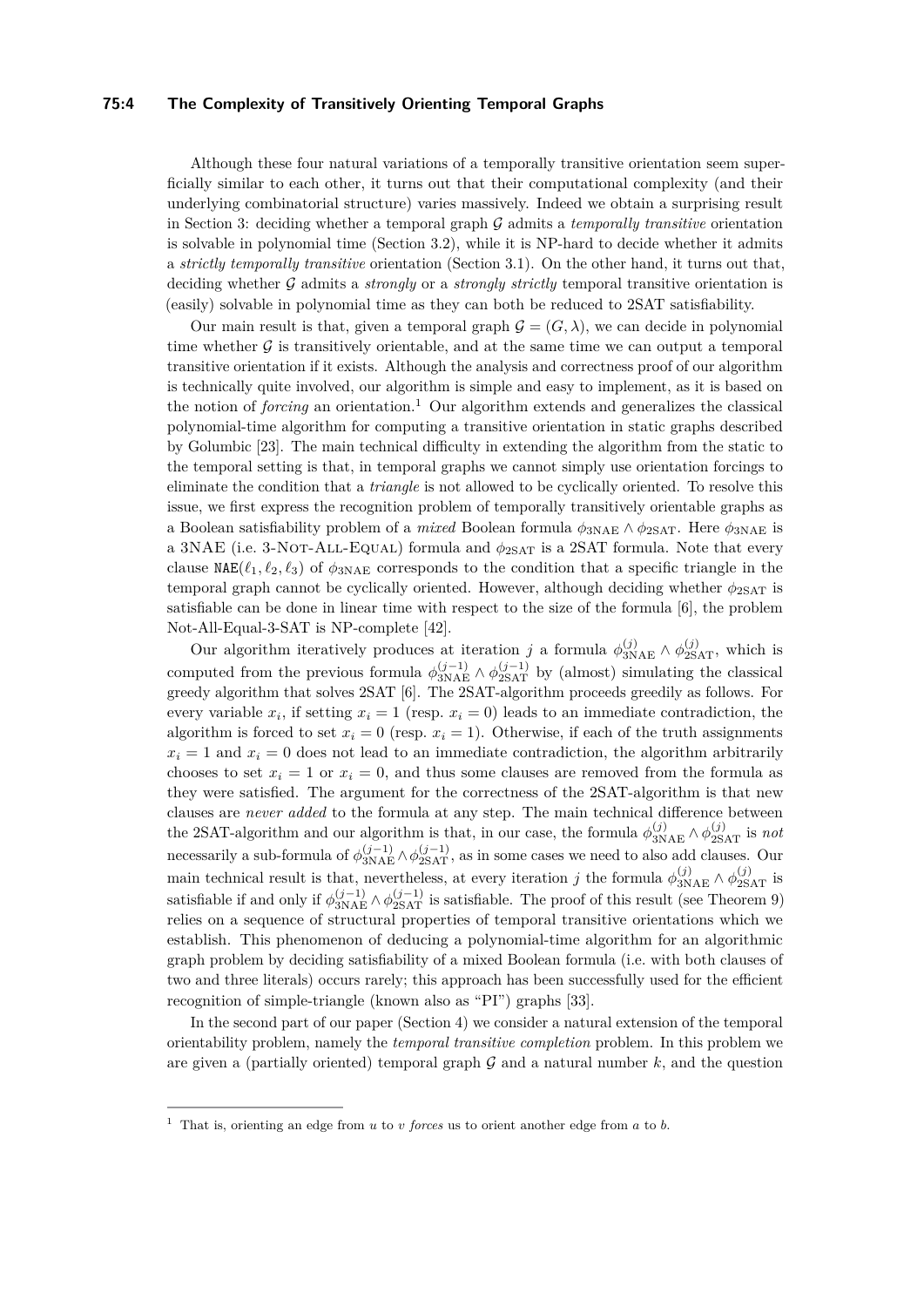is whether it is possible to add at most *k* new edges (with the corresponding time-labels) to  $\mathcal G$  such that the resulting temporal graph is (strongly/strictly/strongly strictly) transitively orientable. We prove that all four versions of temporal transitive completion are NP-complete, even when the input temporal graph is completely unoriented. In contrast we show that, if the input temporal graph  $G$  is *directed* (i.e. if every time-labeled edge has a fixed orientation) then all versions of temporal transitive completion are solvable in polynomial time. As a corollary of our results it follows that all four versions of temporal transitive completion are fixed-parameter-tractable (FPT) with respect to the number *q* of unoriented time-labeled edges in  $\mathcal{G}$ .

In the third and last part of our paper (Section [5\)](#page-14-3) we consider the *multilayer transitive orientation* problem. In this problem we are given an undirected temporal graph  $\mathcal{G} = (G, \lambda)$ , where  $G = (V, E)$ , and we ask whether there exists an orientation F of its edges (i.e. with exactly one orientation for each edge of *G*) such that, for every "time-layer"  $t \geq 1$ , the (static) oriented graph induced by the edges having time-label *t* is transitively oriented in *F*. Problem definitions of this type are commonly referred to as multilayer problems [\[10\]](#page-15-15). Observe that this problem trivially reduces to the static case if we assume that each edge has a single time-label, as then each layer can be treated independently of all others. However, if we allow  $G$  to have multiple time-labels on every edge of  $G$ , then we show that the problem becomes NP-complete, even when every edge has at most two labels.

Due to space constraints, some of our results are deferred to a full version [\[36\]](#page-16-0).

# <span id="page-4-0"></span>**2 Preliminaries and Notation**

Given a (static) undirected graph  $G = (V, E)$ , an edge between two vertices  $u, v \in V$  is denoted by the unordered pair  $\{u, v\} \in E$ , and in this case the vertices  $u, v$  are said to be *adjacent*. If the graph is directed, we will use the ordered pair  $(u, v)$  (resp.  $(v, u)$ ) to denote the oriented edge from *u* to *v* (resp. from *v* to *u*). For simplicity of the notation, we will usually drop the parentheses and the comma when denoting an oriented edge, i.e. we will denote  $(u, v)$  just by *uv*. Furthermore,  $\widehat{uv} = \{uv, vu\}$  is used to denote the set of both oriented edges *uv* and *vu* between the vertices *u* and *v*.

Let  $S \subseteq E$  be a subset of the edges of an undirected (static) graph  $G = (V, E)$ , and let  $\hat{S} = \{uv, vu : \{u, v\} \in S\}$  be the set of both possible orientations *uv* and *vu* of every edge  $\{u, v\} \in S$ . Let  $F \subseteq \hat{S}$ . If *F* contains *at least one* of the two possible orientations *uv* and *vu* of each edge  $\{u, v\} \in S$ , then *F* is called an *orientation* of the edges of *S*. *F* is called a *proper orientation* if it contains *exactly one* of the orientations *uv* and *vu* of every edge  $\{u, v\} \in S$ . Note here that, in order to simplify some technical proofs, the above definition of an orientation allows *F* to be not proper, i.e. to contain *both uv* and *vu* for a specific edge  $\{u, v\}$ . However, whenever *F* is not proper, this means that *F* can be discarded as it cannot be used as a part of a (temporal) transitive orientation. For every orientation *F* denote by  $F^{-1} = \{vu : uv \in F\}$  the *reversal* of *F*. Note that  $F \cap F^{-1} = \emptyset$  if and only if *F* is proper.

In a temporal graph  $\mathcal{G} = (G, \lambda)$ , where  $G = (V, E)$ , whenever  $\lambda({v, w}) = t$  (or simply  $\lambda(v, w) = t$ , we refer to the tuple  $(\{v, w\}, t)$  as a *time-edge* of G. A triangle of  $(G, \lambda)$  on the vertices  $u, v, w$  is a *synchronous triangle* if  $\lambda(u, v) = \lambda(v, w) = \lambda(w, u)$ . Let  $G = (V, E)$ and let *F* be a proper orientation of the whole edge set *E*. Then  $(G, F)$ , or  $(G, \lambda, F)$ , is a *proper orientation* of the temporal graph G. A *partial proper orientation* F of  $\mathcal{G} = (G, \lambda)$  is an orientation of a subset of *E*. To indicate that the edge  $\{u, v\}$  of a time-edge  $(\{u, v\}, t)$  is oriented from *u* to *v* (that is,  $uv \in F$  in a (partial) proper orientation *F*), we use the term  $((u, v), t)$ , or simply  $(uv, t)$ . For simplicity we may refer to a (partial) proper orientation just as a (partial) orientation, whenever the term "proper" is clear from the context.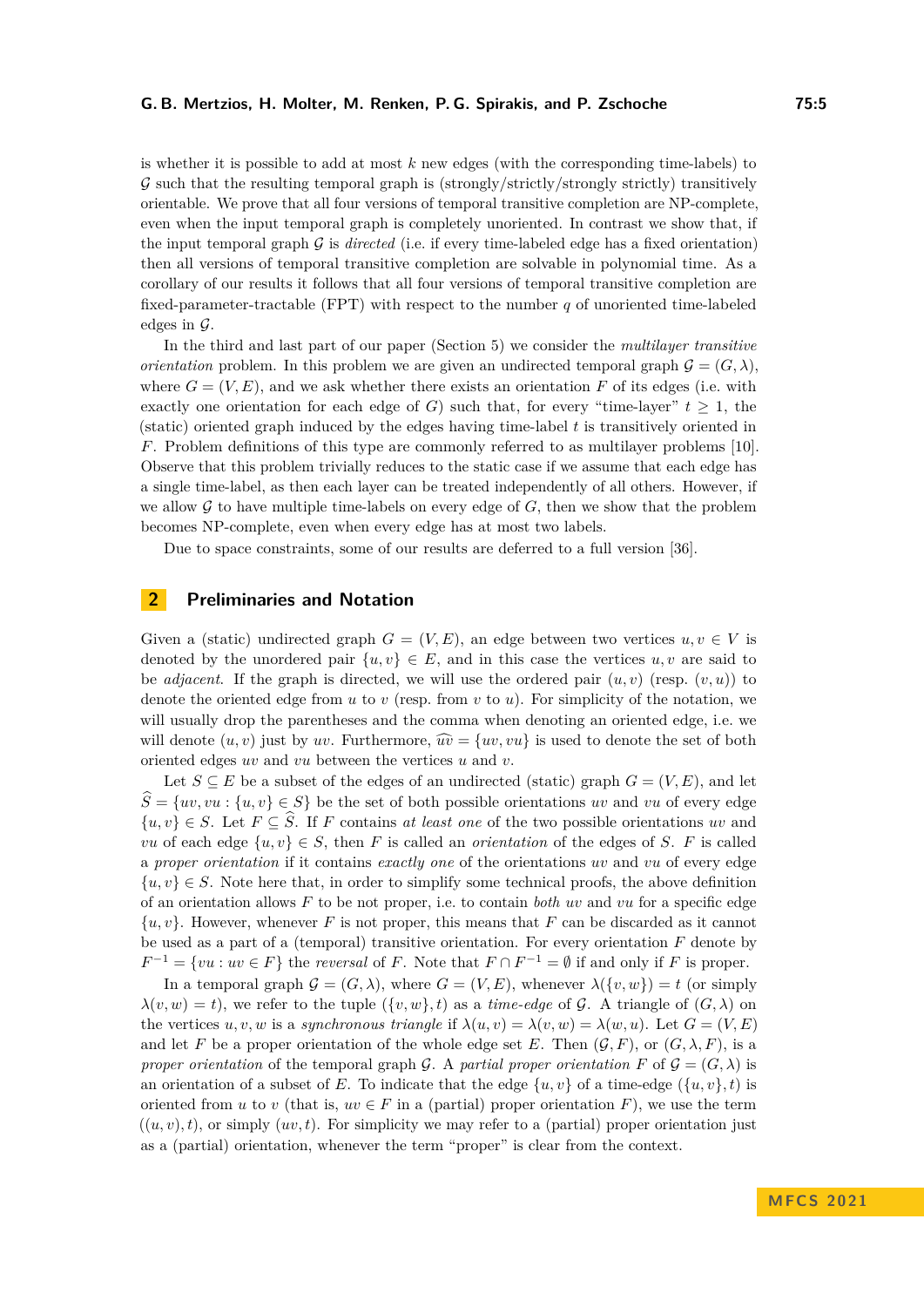#### **75:6 The Complexity of Transitively Orienting Temporal Graphs**

A static graph  $G = (V, E)$  is a *comparability graph* if there exists a proper orientation F of *E* which is *transitive*, that is, if  $F \cap F^{-1} = \emptyset$  and  $F^2 \subseteq F$ , where  $F^2 = \{uw : uv, vw \in F\}$ for some vertex *v*} [\[23\]](#page-16-4). Analogously, in a temporal graph  $\mathcal{G} = (G, \lambda)$ , where  $G = (V, E)$ , we define a proper orientation *F* of *E* to be *temporally transitive*, if:

whenever  $(uv, t_1)$  and  $(vw, t_2)$  are oriented time-edges in  $(\mathcal{G}, F)$  such that  $t_2 \geq t_1$ , there exists an oriented time-edge  $(wu, t_3)$  in  $(\mathcal{G}, F)$ , for some  $t_3 \geq t_2$ .

In the above definition of a temporally transitive orientation, if we replace the condition " $t_3 \ge t_2$ " with " $t_3 > t_2$ ", then *F* is called *strongly temporally transitive*. If we instead replace the condition " $t_2 \geq t_1$ " with " $t_2 > t_1$ ", then *F* is called *strictly temporally transitive*. If we do both of these replacements, then *F* is called *strongly strictly temporally transitive*. Note that strong (strict) temporal transitivity implies (strict) temporal transitivity, while (strong) temporal transitivity implies (strong) strict temporal transitivity. Furthermore, similarly to the established terminology for static graphs, we define a temporal graph  $\mathcal{G} = (G, \lambda)$ , where  $G = (V, E)$ , to be a *(strongly/strictly) temporal comparability graph* if there exists a proper orientation *F* of *E* which is *(strongly/strictly) temporally transitive*.

We are now ready to formally introduce the following decision problem of recognizing whether a given temporal graph is temporally transitively orientable or not.

Temporal Transitive Orientation (TTO)

**Input:** A temporal graph  $G = (G, \lambda)$ , where  $G = (V, E)$ .

**Question:** Does  $\mathcal G$  admit a temporally transitive orientation  $F$  of  $E$ ?

In the above problem definition of TTO, if we ask for the existence of a strictly (resp. strongly, or strongly strictly) temporally transitive orientation *F*, we obtain the decision problem STRICT (resp. STRONG, or STRONG STRICT) TEMPORAL TRANSITIVE ORIENTATION (TTO).

Let  $\mathcal{G} = (G, \lambda)$  be a temporal graph, where  $G = (V, E)$ . Let  $G' = (V, E')$  be a graph such that  $E \subseteq E'$ , and let  $\lambda' : E' \to \mathbb{N}$  be a time-labeling function such that  $\lambda'(u, v) = \lambda(u, v)$  for every  $\{u, v\} \in E$ . Then the temporal graph  $\mathcal{G}' = (G', \lambda')$  is called a *temporal supergraph of*  $\mathcal{G}$ . We can now define our next problem definition regarding computing temporally orientable supergraphs of  $\mathcal G$ .

Temporal Transitive Completion (TTC)

- **Input:** A temporal graph  $\mathcal{G} = (G, \lambda)$ , where  $G = (V, E)$ , a (partial) orientation F of G, and an integer *k*.
- **Question:** Does there exist a temporal supergraph  $\mathcal{G}' = (G', \lambda')$  of  $(G, \lambda)$ , where  $G' = (V, E')$ , and a transitive orientation  $F' \supseteq F$  of  $\mathcal{G}'$  such that  $|E' \setminus E| \leq k$ ?

Similarly to TTO, if we ask in the problem definition of TTC for the existence of a strictly (resp. strongly, or strongly strictly) temporally transitive orientation  $F'$ , we obtain the decision problem STRICT (resp. STRONG, or STRONG STRICT) TEMPORAL TRANSITIVE COMPLETION (TTC).

Now we define our final problem which asks for an orientation *F* of a temporal graph  $\mathcal{G} = (G, \lambda)$  (i.e. with exactly one orientation for each edge of *G*) such that, for every "time-layer"  $t \geq 1$ , the (static) oriented graph defined by the edges having time-label t is transitively oriented in *F*. This problem does not make much sense if every edge has exactly one time-label in  $\mathcal G$ , as in this case it can be easily solved by just repeatedly applying any known static transitive orientation algorithm. Therefore, in the next problem definition, we assume that in the input temporal graph  $\mathcal{G} = (G, \lambda)$  every edge of *G* potentially has multiple time-labels, i.e. the time-labeling function is  $\lambda : E \to 2^{\mathbb{N}}$ .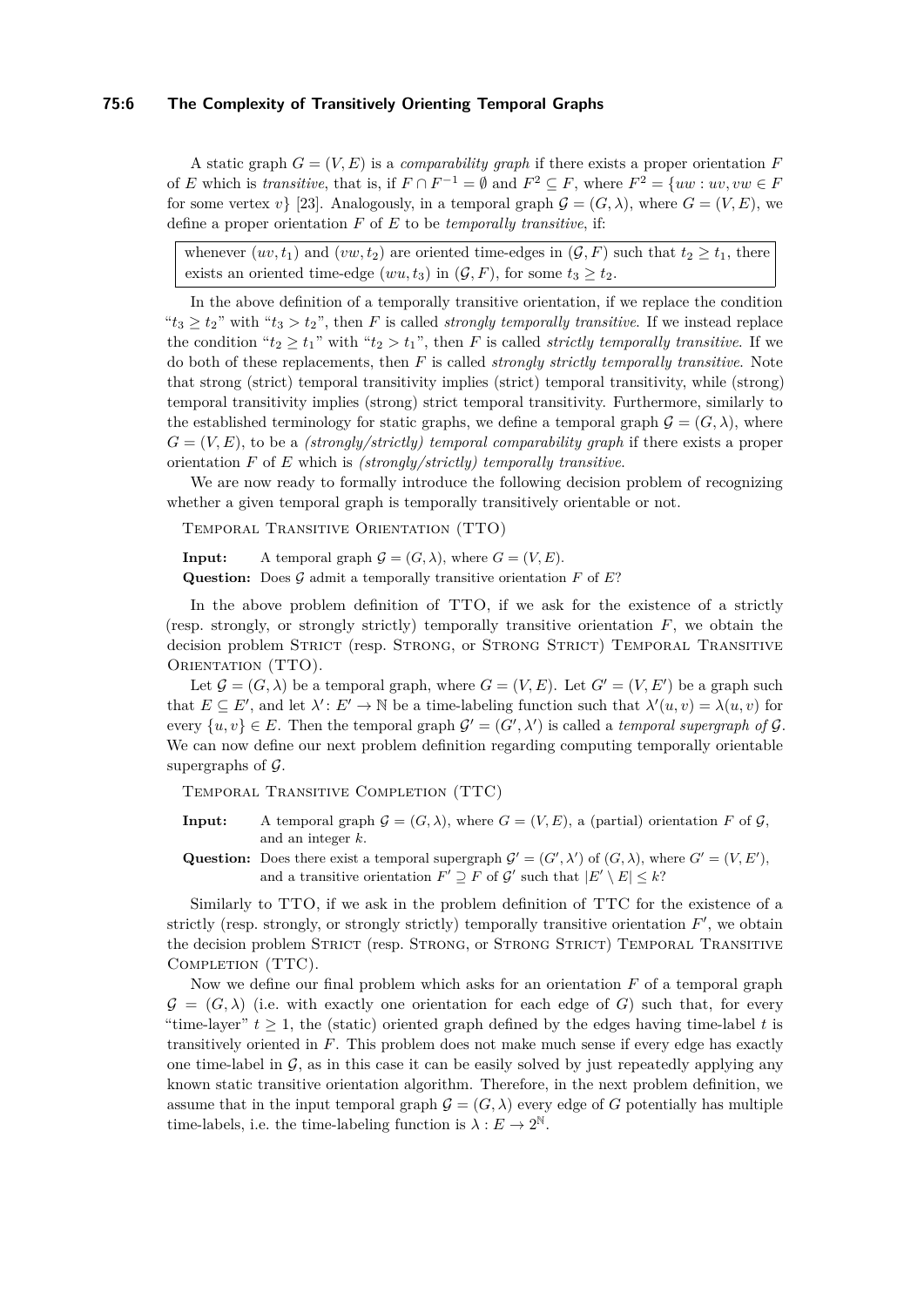<span id="page-6-1"></span>**Table 1** Orientation conditions imposed by a triangle (left) and an induced path of length two (right) in the underlying graph *G* for the decision problems (STRICT/STRONG/STRONG STRICT) TTO. Here, ⊤ means that no restriction is imposed, ⊥ means that the graph is not orientable, and in the case of triangles, "non-cyclic" means that all orientations except the ones that orient the triangle cyclicly are allowed.

|               | t <sub>2</sub><br>$t_1$<br>$\overline{u}$<br>$t_{3}$ |                                                         |                                      | $t_2$<br>$t_{1}$<br>$\overline{w}$ |                            |
|---------------|------------------------------------------------------|---------------------------------------------------------|--------------------------------------|------------------------------------|----------------------------|
|               |                                                      | $t_1 = t_2 = t_3$ $t_1 < t_2 = t_3$ $t_1 \le t_2 < t_3$ |                                      | $t_1 = t_2$                        | $t_1 < t_2$                |
| <b>TTO</b>    | non-cyclic $wu = wv$                                 |                                                         | $vw \implies uw$<br>$vu \implies wu$ |                                    | $uv = wv$ $uv \implies wv$ |
| STRONG TTO    |                                                      | $wu \wedge wv$                                          | $vw \implies uw$<br>$vu \implies wu$ |                                    | $uv = wv$ $uv \implies wv$ |
| STRICT TTO    | T.                                                   | non-cyclic                                              | $vw \implies uw$<br>$vu \implies wu$ | $\top$                             | $uv \implies wv$           |
| STR. STR. TTO |                                                      | $vu \implies wu$<br>$uv \implies$<br>$w\overline{v}$    | $vw \implies uw$<br>$vu \implies wu$ |                                    | $uv \implies wv$           |

Multilayer Transitive Orientation (MTO)

**Input:** A temporal graph  $\mathcal{G} = (G, \lambda)$ , where  $G = (V, E)$  and  $\lambda : E \to 2^{\mathbb{N}}$ . **Question:** Is there an orientation *F* of the edges of *G* such that, for every  $t \geq 1$ , the (static) oriented graph induced by the edges having time-label *t* is transitively oriented?

## <span id="page-6-0"></span>**3 The recognition of temporally transitively orientable graphs**

In this section we investigate the computational complexity of all variants of TTO. We show that TTO as well as the two variants STRONG TTO and STRONG STRICT TTO, are solvable in polynomial time, whereas STRICT TTO turns out to be NP-complete.

The main idea of our approach to solve TTO and its variants is to create Boolean variables for each edge of the underlying graph *G* and interpret setting a variable to 1 or 0 with the two possible ways of directing the corresponding edge.

More formally, for every edge  $\{u, v\}$  we introduce a variable  $x_{uv}$  and setting this variable to 1 corresponds to the orientation *uv* while setting this variable to 0 corresponds to the orientation  $vu$ . Now consider the example of Figure [1\(](#page-8-0)a), i.e. an induced path of length two in the underlying graph *G* on three vertices  $u, v, w$ , and let  $\lambda(u, v) = 1$  and  $\lambda(v, w) = 2$ . Then the orientation *uv* "forces" the orientation *wv*. Indeed, if we otherwise orient  $\{v, w\}$ as *vw*, then the edge  $\{u, w\}$  must exist and be oriented as *uw* in any temporal transitive orientation, which is a contradiction as there is no edge between *u* and *w*. We can express this "forcing" with the implication  $x_{uv} \implies x_{wv}$ . In this way we can deduce the constraints that all triangles or induced paths on three vertices impose on any (strong/strict/strong strict) temporal transitive orientation. We collect all these constraints in Table [1.](#page-6-1)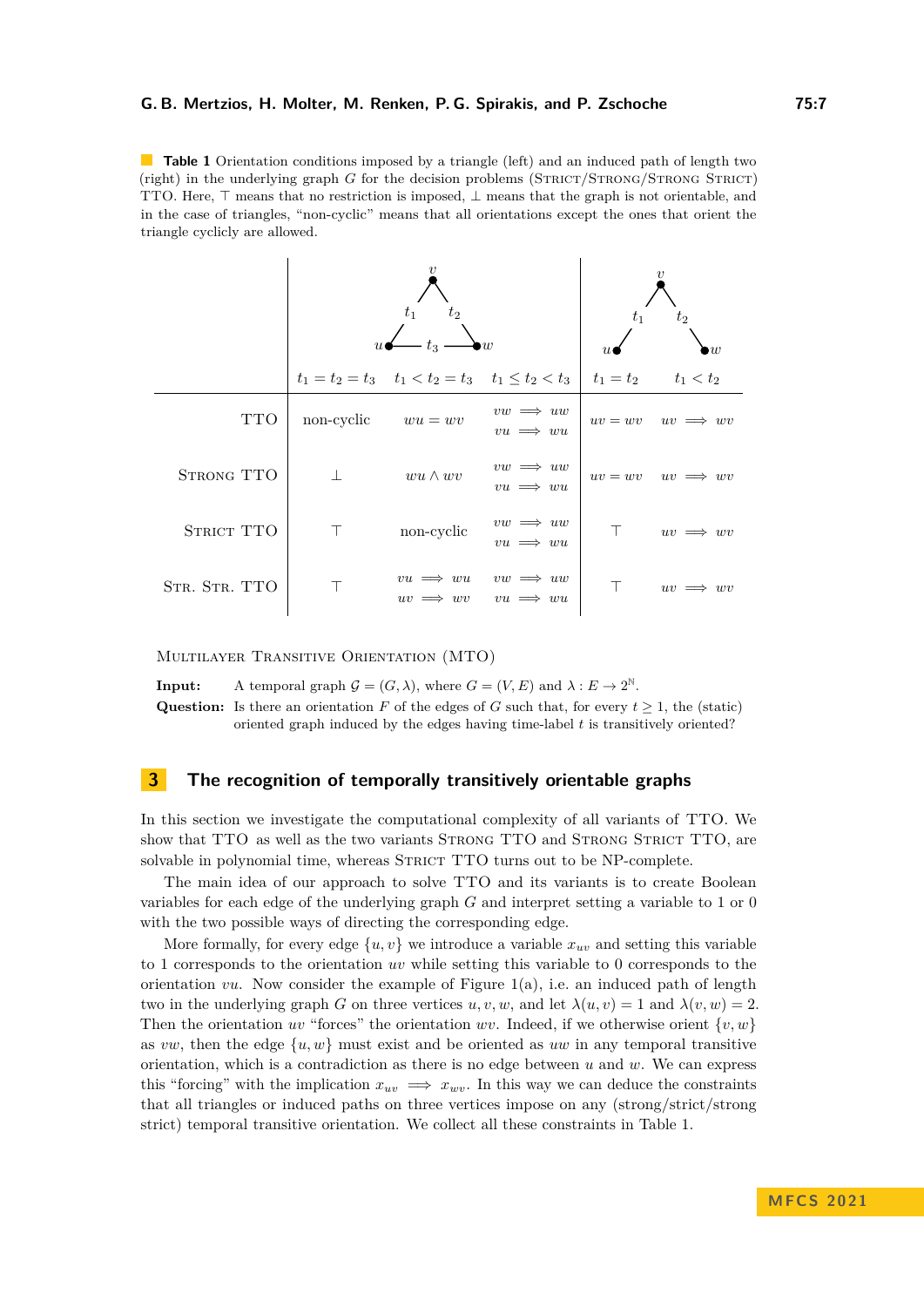#### **75:8 The Complexity of Transitively Orienting Temporal Graphs**

When looking at the conditions imposed on temporal transitive orientations collected in Table [1,](#page-6-1) we can observe that all conditions except "non-cyclic" are expressible in 2SAT. Since 2SAT is solvable in linear time [\[6\]](#page-15-14), it immediately follows that the strong variants of temporal transitivity are solvable in polynomial time, as the next theorem states.

#### ▶ **Theorem 2.** Strong TTO *and* Strong Strict TTO *are solvable in polynomial time.*

In the variants TTO and STRICT TTO, however, we can have triangles which impose a "non-cyclic" orientation of three edges (Table [1\)](#page-6-1). This can be naturally modeled by a not-all-equal (NAE) clause.<sup>[2](#page-7-2)</sup> However, if we now naïvely model the conditions with a Boolean formula, we obtain a formula with 2SAT clauses and 3NAE clauses. Deciding whether such a formula is satisfiable is NP-complete in general [\[42\]](#page-17-7). Hence, we have to investigate these two variants more thoroughly.

The only difference between the triangles that impose these "non-cyclic" orientations in these two problem variants is that, in TTO, the triangle is *synchronous* (i.e. all its three edges have the same time-label), while in STRICT TTO two of the edges are synchronous and the third one has a smaller time-label than the other two. As it turns out, this difference of the two problem variants has important implications on their computational complexity. In fact, we obtain a surprising result: TTO is solvable in polynomial time while STRICT TTO is NP-complete.

## <span id="page-7-1"></span>**3.1 Strict TTO is NP-Complete**

<span id="page-7-3"></span>In this section we show that in contrast to the other variants, STRICT TTO is NP-complete.

▶ **Theorem 3.** STRICT TTO *is NP-complete even if the temporal input graph has only four different time labels.*

## <span id="page-7-0"></span>**3.2 A polynomial-time algorithm for TTO**

Let  $G = (V, E)$  be a static undirected graph. There are various polynomial-time algorithms for deciding whether *G* admits a transitive orientation *F*. However our results in this section are inspired by the transitive orientation algorithm described by Golumbic [\[23\]](#page-16-4), which is based on the crucial notion of *forcing* an orientation. The notion of forcing in static graphs is illustrated in Figure [1](#page-8-0) (a): if we orient the edge  $\{u, v\}$  as *uv* (i.e., from *u* to *v*) then we are forced to orient the edge  $\{v, w\}$  as *wv* (i.e., from *w* to *v*) in any transitive orientation *F* of *G*. Indeed, if we otherwise orient  $\{v, w\}$  as *vw* (i.e. from *v* to *w*), then the edge  $\{u, w\}$ must exist and it must be oriented as *uw* in any transitive orientation *F* of *G*, which is a contradiction as  $\{u, w\}$  is not an edge of *G*. Similarly, if we orient the edge  $\{u, v\}$  as *vu* then we are forced to orient the edge  $\{v, w\}$  as  $vw$ . That is, in any transitive orientation F of *G* we have that  $uv \in F \Leftrightarrow uv \in F$ . This forcing operation can be captured by the binary forcing relation Γ which is defined on the edges of a static graph *G* as follows [\[23\]](#page-16-4).

$$
uv \Gamma u'v'
$$
 if and only if  $\begin{cases} \text{either } u = u' \text{ and } \{v, v'\} \notin E \\ \text{or } v = v' \text{ and } \{u, u'\} \notin E \end{cases}$ . (1)

We now extend the definition of  $\Gamma$  in a natural way to the binary relation  $\Lambda$  on the edges of a temporal graph  $(G, \lambda)$ , see Equation [\(2\)](#page-8-1). For this, observe from Table [1](#page-6-1) that the only cases, where we have  $uv \in F \Leftrightarrow uv \in F$  in any temporal transitive orientation of  $(G, \lambda)$ , are

<span id="page-7-2"></span><sup>2</sup> A not all equal clause is a set of literals and it evaluates to true if and only if at least two literals in the set evaluate to different truth values.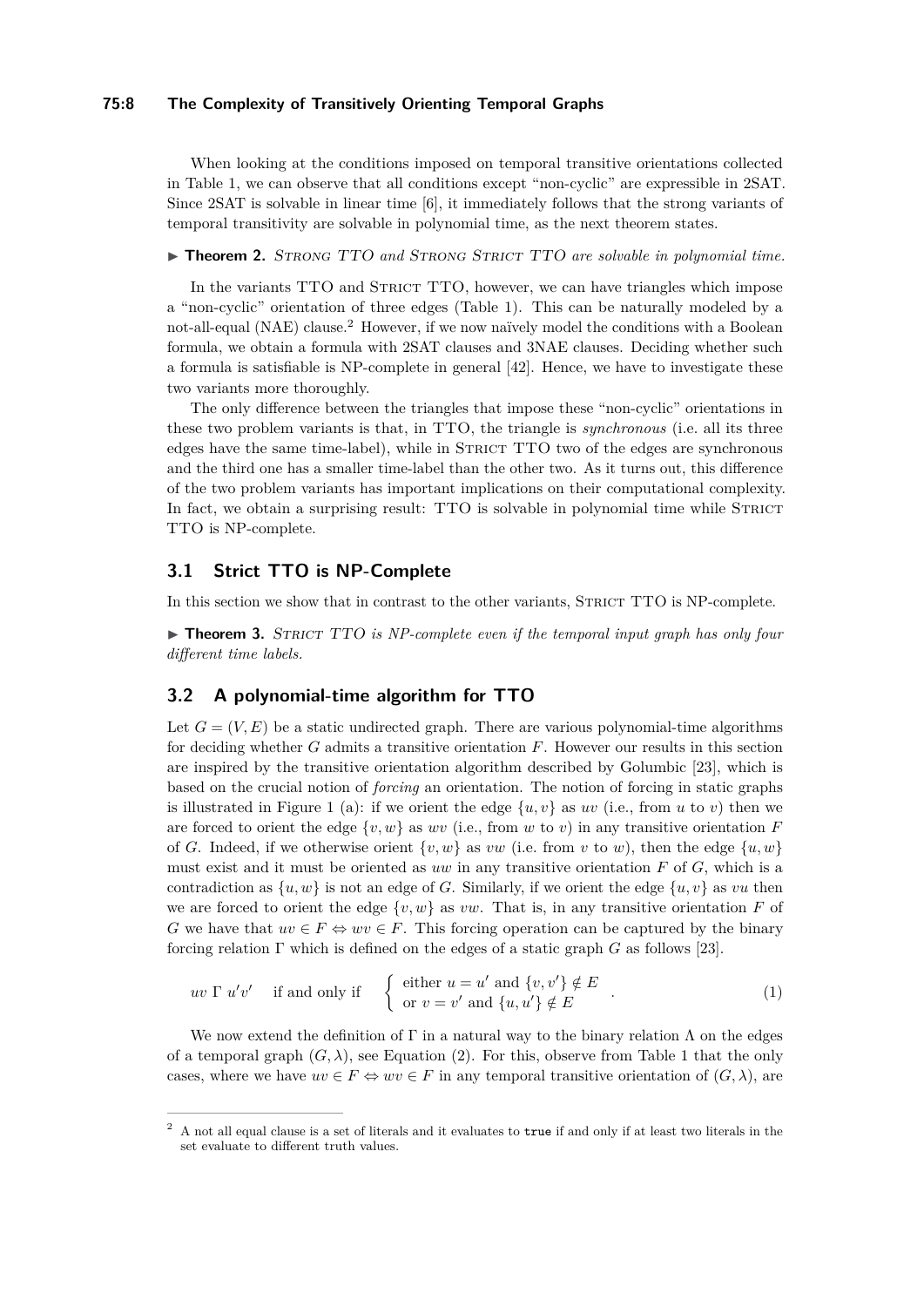<span id="page-8-0"></span>

**Figure 1** The orientation *uv* forces the orientation *wu* and vice-versa in the examples of (a) a static graph *G* where  $\{u, v\}$ ,  $\{v, w\} \in E(G)$  and  $\{u, w\} \notin E(G)$ , and of (b) a temporal graph  $(G, \lambda)$ where  $\lambda(u, w) = 3 < 5 = \lambda(u, v) = \lambda(v, w)$ .

when (i) the vertices  $u, v, w$  induce a path of length 2 (see Figure [1](#page-8-0) (a)) and  $\lambda(u, v) = \lambda(v, w)$ , as well as when (ii)  $u, v, w$  induce a triangle and  $\lambda(u, w) < \lambda(u, v) = \lambda(v, w)$ . The latter situation is illustrated in the example of Figure [1](#page-8-0) (b). The binary forcing relation  $\Lambda$  is only defined on pairs of edges  $\{u, v\}$  and  $\{u', v'\}$  where  $\lambda(u, v) = \lambda(u', v')$ , as follows.

<span id="page-8-1"></span>
$$
uv \Lambda u'v' \text{ if and only if } \lambda(u,v) = \lambda(u',v') = t \text{ and } \begin{cases} u = u' \text{ and } \{v,v'\} \notin E, \text{ or} \\ v = v' \text{ and } \{u,u'\} \notin E, \text{ or} \\ u = u' \text{ and } \lambda(v,v') < t, \text{ or} \\ v = v' \text{ and } \lambda(u,u') < t. \end{cases}
$$
(2)

Note that, for every edge  $\{u, v\} \in E$  we have that  $uv \Lambda uv$ . The forcing relation  $\Lambda$  for temporal graphs shares some properties with the forcing relation  $\Gamma$  for static graphs. In particular, the reflexive transitive closure  $\Lambda^*$  of  $\Lambda$  is an equivalence relation, which partitions the edges of each set  $E_t = \{\{u, v\} \in E : \lambda(u, v) = t\}$  into its  $\Lambda$ -*implication classes* (or simply, into its *implication classes*). Two edges  $\{a, b\}$  and  $\{c, d\}$  are in the same Λ-implication class if and only *ab* Λ<sup>\*</sup> *cd*, i.e. there exists a sequence  $ab = a_0b_0$  Λ  $a_1b_1$  Λ *...* Λ  $a_kb_k = cd$ , with  $k ≥ 0$ . Note that, for this to happen, we must have  $\lambda(a_0, b_0) = \lambda(a_1, b_1) = \ldots = \lambda(a_k, b_k) = t$  for some  $t > 1$ . Such a sequence is called a  $\Lambda$ -chain from *ab* to *cd*, and we say that *ab* (eventually) Λ-forces *cd*. Furthermore note that *ab* Λ ∗ *cd* if and only if *ba* Λ <sup>∗</sup> *dc*. For the next lemma, we use the notation  $\widehat{A} = \{uv, vu : uv \in A\}.$ 

<span id="page-8-2"></span> $\blacktriangleright$  **Lemma 4.** Let *A* be a *Λ*-implication class of a temporal graph  $(G, \lambda)$ . Then either  $A = A^{-1} = \widehat{A}$  *or*  $A \cap A^{-1} = \emptyset$ *.* 

▶ **Definition 5.** *Let F be a proper orientation and A be a* Λ*-implication class of a temporal graph*  $(G, \lambda)$ *. If*  $A \subseteq F$ *, we say that*  $F$  respects  $A$ *.* 

<span id="page-8-3"></span>▶ **Lemma 6.** *Let F be a proper orientation and A be a* Λ*-implication class of a temporal graph*  $(G, \lambda)$ *. Then F respects either A or*  $A^{-1}$  (*i.e. either*  $A \subseteq F$  *or*  $A^{-1} \subseteq F$ *), and in either case*  $A \cap A^{-1} = \emptyset$ .

The next lemma, which is crucial for proving the correctness of our algorithm, extends an important known property of the forcing relation Γ for static graphs [\[23,](#page-16-4) Lemma 5.3] to the temporal case.

 $\blacktriangleright$  **Lemma 7** (Temporal Triangle Lemma). Let  $(G, \lambda)$  be a temporal graph and with a syn*chronous triangle on the vertices*  $a, b, c$ *, where*  $\lambda(a, b) = \lambda(b, c) = \lambda(c, a) = t$ *. Let*  $A, B, C$  *be three*  $\Lambda$ -*implication classes of*  $(G, \lambda)$ *, where*  $ab \in C$ *, bc* ∈ *A, and*  $ca \in B$ *, where*  $A \neq B^{-1}$  $and A \neq C^{-1}$ .

**1.** *If some*  $b'c' \in A$ *, then*  $ab' \in C$  *and*  $c'a \in B$ *.* 

**2.** *If some*  $b'c' \in A$  *and*  $a'b' \in C$ *, then*  $c'a' \in B$ *.* 

**3.** *No edge of A touches vertex a.*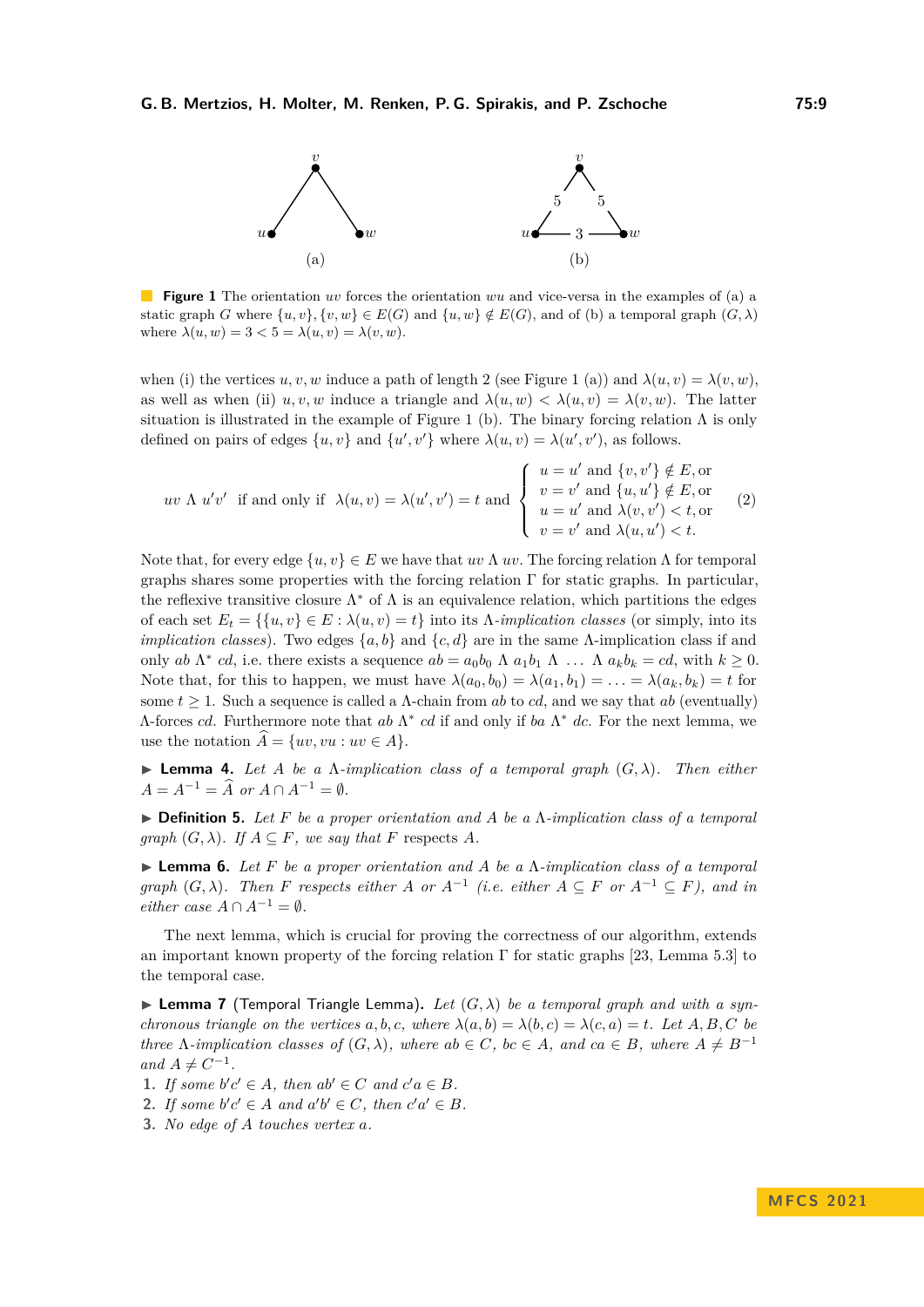#### **75:10 The Complexity of Transitively Orienting Temporal Graphs**

**Deciding temporal transitivity using Booleansatisfiability.** Starting with any undirected edge  $\{u, v\}$  of the underlying graph *G*, we can clearly enumerate in polynomial time the whole Λ-implication class *A* to which the oriented edge *uv* belongs (cf. Equation [\(2\)](#page-8-1)). If the reversely directed edge  $vu \in A$  then Lemma [4](#page-8-2) implies that  $A = A^{-1} = \hat{A}$ . Otherwise, if *vu* ∉ *A* then *vu* ∈ *A*<sup>-1</sup> and Lemma [4](#page-8-2) implies that  $A \cap A^{-1} = \emptyset$ . Thus, we can also decide in polynomial time whether  $A \cap A^{-1} = \emptyset$ . If we encounter a *Λ*-implication class *A* such that  $A \cap A^{-1} \neq \emptyset$ , then it follows by Lemma [6](#page-8-3) that  $(G, \lambda)$  is not temporally transitively orientable.

In the remainder of the section we will assume that  $A \cap A^{-1} = \emptyset$  for every  $\Lambda$ -implication class *A* of  $(G, \lambda)$ , which is a *necessary* condition for  $(G, \lambda)$  to be temporally transitive orientable. Moreover it follows by Lemma [6](#page-8-3) that, if  $(G, \lambda)$  admits a temporally transitively orientation *F*, then either  $A \subseteq F$  or  $A^{-1} \subseteq F$ . This allows us to define a Boolean variable *x<sub>A</sub>* for every Λ-implication class *A*, where  $x_A = \overline{x_{A^{-1}}}$ . Here  $x_A = 1$  (resp.  $x_{A^{-1}} = 1$ ) means that  $A \subseteq F$  (resp.  $A^{-1} \subseteq F$ ), where *F* is the temporally transitive orientation which we are looking for. Let  $\{A_1, A_2, \ldots, A_s\}$  be a set of  $\Lambda$ -implication classes such that  $\{\widehat{A}_1, \widehat{A}_2, \ldots, \widehat{A}_s\}$ is a partition of the edges of the underlying graph  $G$ <sup>[3](#page-9-0)</sup>. Then any truth assignment  $\tau$  of the variables  $x_1, x_2, \ldots, x_s$  (where  $x_i = x_{A_i}$  for every  $i = 1, 2, \ldots, s$ ) corresponds bijectively to one possible orientation of the temporal graph  $(G, \lambda)$ , in which every  $\Lambda$ -implication class is oriented consistently.

Now we define two Boolean formulas  $\phi_{3NAE}$  and  $\phi_{2SAT}$  such that  $(G, \lambda)$  admits a temporal transitive orientation if and only if there is a truth assignment  $\tau$  of the variables  $x_1, x_2, \ldots, x_s$ such that both  $\phi_{3NAE}$  and  $\phi_{2SAT}$  are simultaneously satisfied. Intuitively,  $\phi_{3NAE}$  captures the "non-cyclic" condition from Table [1](#page-6-1) while  $\phi_{2SAT}$  captures the remaining conditions. Here  $\phi_{3NAE}$  is a 3NAE formula, i.e., the disjunction of clauses with three literals each, where every clause  $NAE(\ell_1, \ell_2, \ell_3)$  is satisfied if and only if at least one of the literals  $\{\ell_1, \ell_2, \ell_3\}$  is equal to 1 and at least one of them is equal to 0. Furthermore  $\phi_{2SAT}$  is a 2SAT formula, i.e., the disjunction of 2CNF clauses with two literals each, where every clause  $(\ell_1 \vee \ell_2)$  is satisfied if and only if at least one of the literals  $\{\ell_1, \ell_2\}$  is equal to 1.

For simplicity of the presentation we also define a variable  $x_{uv}$  for every directed edge  $uv$ . More specifically, if  $uv \in A_i$  (resp.  $uv \in A_i^{-1}$ ) then we set  $x_{uv} = x_i$  (resp.  $x_{uv} = \overline{x_i}$ ). That is,  $x_{uv} = \overline{x_{vu}}$  for every undirected edge  $\{u, v\} \in E$ . Note that, although  $\{x_{uv}, x_{vu} : \{u, v\} \in E\}$ are defined as variables, they can equivalently be seen as *literals* in a Boolean formula over the variables *x*1*, x*2*, . . . , xs*. The process of building all Λ-implication classes and all variables  ${x_{uv}, x_{vu} : {u, v} \in E}$  is given by Algorithm [1.](#page-10-0)

**Description of the 3NAE formula**  $\phi_{3NAE}$ **.** The formula  $\phi_{3NAE}$  captures the "non-cyclic" condition of the problem variant TTO (presented in Table [1\)](#page-6-1). The formal description of  $\phi_{3NAE}$  is as follows. Consider a synchronous triangle of  $(G, \lambda)$  on the vertices  $u, v, w$ . Assume that  $x_{uv} = x_{uv}$ , i.e.,  $x_{uv}$  is the same variable as  $x_{uv}$ . Then the pair  $\{uv, wv\}$  of oriented edges belongs to the same  $\Lambda$ -implication class  $A_i$ . This implies that the triangle on the vertices  $u, v, w$  is never cyclically oriented in any proper orientation  $F$  that respects  $A_i$ or  $A_i^{-1}$ . Note that, by symmetry, the same happens if  $x_{vw} = x_{uw}$  or if  $x_{wu} = x_{vu}$ . Assume, on the contrary, that  $x_{uv} \neq x_{wv}$ ,  $x_{vw} \neq x_{uw}$ , and  $x_{wu} \neq x_{vu}$ . In this case we add to  $\phi_{3NAE}$ the clause  $NAE(x_{uv}, x_{vw}, x_{wu})$ . Note that the triangle on  $u, v, w$  is transitively oriented if and only if  $NAE(x_{uv}, x_{vw}, x_{wu})$  is satisfied, i.e., at least one of the variables  $\{x_{uv}, x_{vw}, x_{wu}\}$ receives the value 1 and at least one of them receives the value 0.

<span id="page-9-0"></span><sup>&</sup>lt;sup>3</sup> Here we slightly abuse the notation by identifying the undirected edge  $\{u, v\}$  with the set of both its orientations {*uv, vu*}.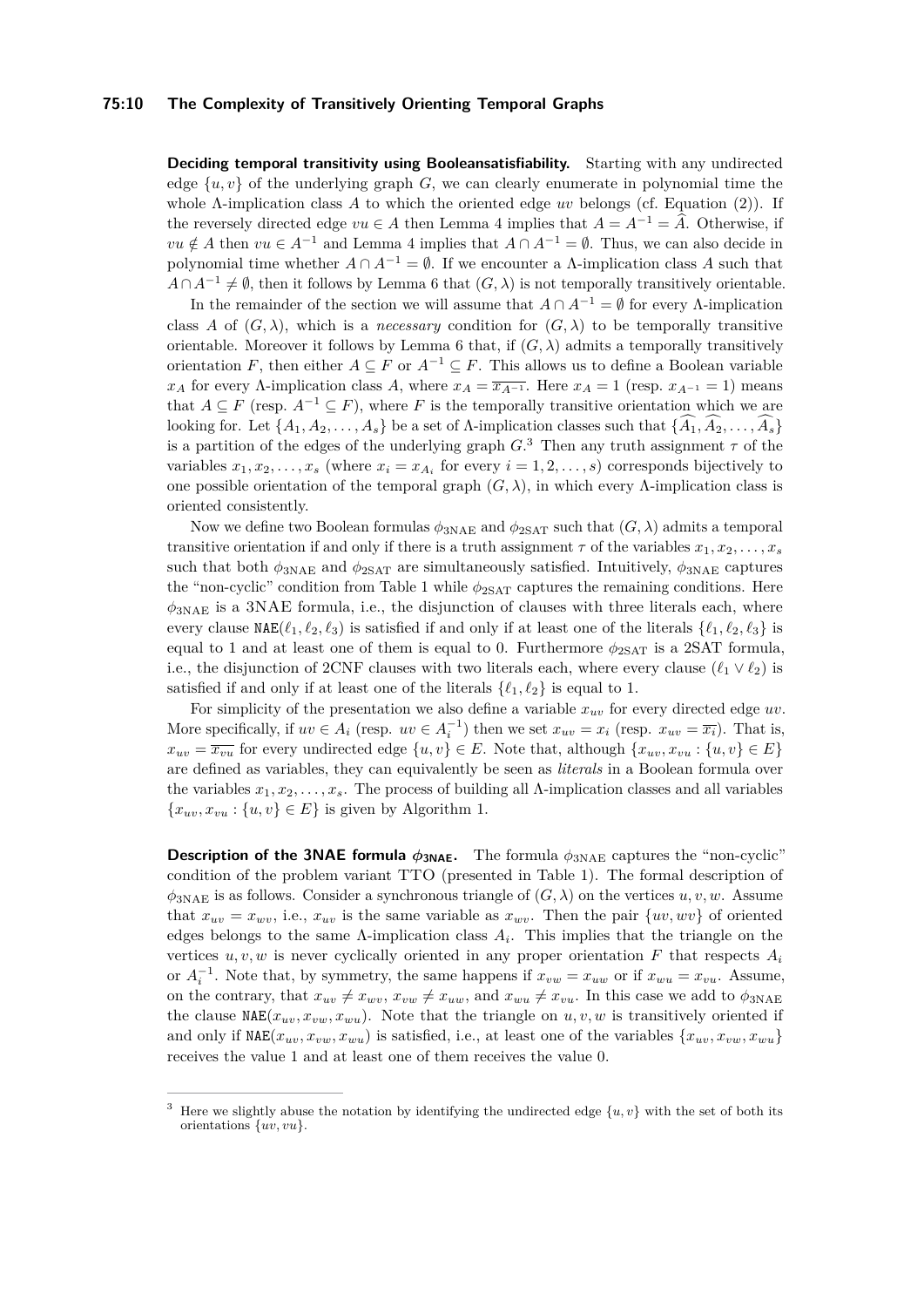<span id="page-10-0"></span>**Algorithm 1** Building the Λ-implication classes and the edge-variables.

**Input:** A temporal graph  $(G, \lambda)$ , where  $G = (V, E)$ . **Output:** The variables  $\{x_{uv}, x_{vu} : \{u, v\} \in E\}$ , or the announcement that  $(G, \lambda)$  is temporally not transitively orientable. 1:  $s \leftarrow 0$ ;  $E_0 \leftarrow E$ 2: **while**  $E_0 \neq \emptyset$  do 3:  $s \leftarrow s + 1$ ; Let  $\{p, q\} \in E_0$  be arbitrary 4: Build the Λ-implication class *A<sup>s</sup>* of the oriented edge *pq* (by Equation [\(2\)](#page-8-1)) 5: **if**  $qp \in A_s$  **then**  $\{A_s \cap A_s^{-1} \neq \emptyset\}$ 6: **return** "NO" 7: **else** 8:  $x_s$  is the variable corresponding to the directed edges of  $A_s$ 9: **for** every  $uv \in A$ **s do** 10:  $x_{uv} \leftarrow x_s$ ;  $x_{vu} \leftarrow \overline{x_s} \{x_{uv} \text{ and } x_{vu} \text{ become aliases of } x_s \text{ and } \overline{x_s}\}\$ 11:  $E_0 \leftarrow E_0 \setminus A_s$ 12: **return** Λ-implication classes  $\{A_1, A_2, \ldots, A_s\}$  and variables  $\{x_{uv}, x_{vu} : \{u, v\} \in E\}$ 

**Description of the 2SAT formula** *ϕ***2SAT.** The formula *ϕ*2SAT captures all conditions apart from the "non-cyclic" condition of the problem variant TTO (presented in Table [1\)](#page-6-1). The formal description of  $\phi_{2\text{SAT}}$  is as follows. Consider a triangle of  $(G, \lambda)$  on the vertices  $u, v, w$ . where  $\lambda(u, v) = t_1, \lambda(v, w) = t_2, \lambda(w, v) = t_3$ , and  $t_1 \le t_2 \le t_3$ . If  $t_1 < t_2 = t_3$  then we add to  $\phi_{2SAT}$  the clauses  $(x_{uw} \vee x_{wv}) \wedge (x_{vw} \vee x_{wu})$ ; note that these clauses are equivalent to  $x_{wu} = x_{wv}$ . If  $t_1 \leq t_2 < t_3$  then we add to  $\phi_{2SAT}$  the clauses  $(x_{wv} \vee x_{uw}) \wedge (x_{uv} \vee x_{wu});$ note that these clauses are equivalent to  $(x_{vw} \Rightarrow x_{ww}) \wedge (x_{vu} \Rightarrow x_{wu})$ . Now consider a path of length 2 that is induced by the vertices  $u, v, w$ , where  $\lambda(u, v) = t_1, \lambda(v, w) = t_2$ , and  $t_1 \leq t_2$ . If  $t_1 = t_2$  then we add to  $\phi_{2SAT}$  the clauses  $(x_{vu} \vee x_{uv}) \wedge (x_{vw} \vee x_{uv})$ ; note that these clauses are equivalent to  $(x_{uv} = x_{wv})$ . Finally, if  $t_1 < t_2$  then we add to  $\phi_{2SAT}$  the clause  $(x_{vu} \vee x_{wv})$ ; note that this clause is equivalent to  $(x_{uv} \Rightarrow x_{wv})$ .

**Brief outline of the algorithm.** In the *initialization phase*, we exhaustively check which truth values are *forced* in  $\phi_{3NAE} \wedge \phi_{2SAT}$  by using the subroutine INITIAL-FORCING. During the execution of INITIAL-FORCING, we either replace the formulas  $\phi_{3NAE}$  and  $\phi_{2SAT}$  by the equivalent formulas  $\phi_{3NAE}^{(0)}$  and  $\phi_{2SAT}^{(0)}$ , respectively, or we reach a contradiction by showing that  $\phi_{3NAE} \wedge \phi_{2SAT}$  is unsatisfiable.

<span id="page-10-1"></span>▶ **Observation 8.** *The temporal graph*  $(G, \lambda)$  *is transitively orientable if and only if*  $\phi_{SNAE}^{(0)} \wedge$  $\phi_{\mathcal{L}SAT}^{(0)}$  *is satisfiable.* 

The *main phase* of the algorithm starts once the formulas  $\phi_{3NAE}^{(0)}$  and  $\phi_{2SAT}^{(0)}$  have been computed. Then we iteratively try assigning to each variable  $x_i$  the truth value 1 or 0. Once we have set  $x_i = 1$  (resp.  $x_i = 0$ ) during the iteration  $j \ge 1$  of the algorithm, we call algorithm [Boolean-Forcing](#page-12-0) (see Algorithm [3\)](#page-12-0) as a subroutine to check which implications this value of  $x_i$  has on the current formulas  $\phi_{3NAE}^{(j-1)}$  and  $\phi_{2SAT}^{(j-1)}$  and which other truth values of variables are forced. The correctness of [Boolean-Forcing](#page-12-0) can be easily verified by checking all subcases of [Boolean-Forcing](#page-12-0). During the execution of [Boolean-Forcing](#page-12-0), we either replace the current formulas by  $\phi_{3NAE}^{(j)}$  and  $\phi_{2SAT}^{(j)}$ , or we reach a contradiction by showing that, setting  $x_i = 1$  (resp.  $x_i = 0$ ) makes  $\phi_{3NAE}^{(j-1)} \wedge \phi_{2SAT}^{(j-1)}$  unsatisfiable. If each of the truth assignments  $\{x_i = 1, x_i = 0\}$  leads to such a contradiction, we return that  $(G, \lambda)$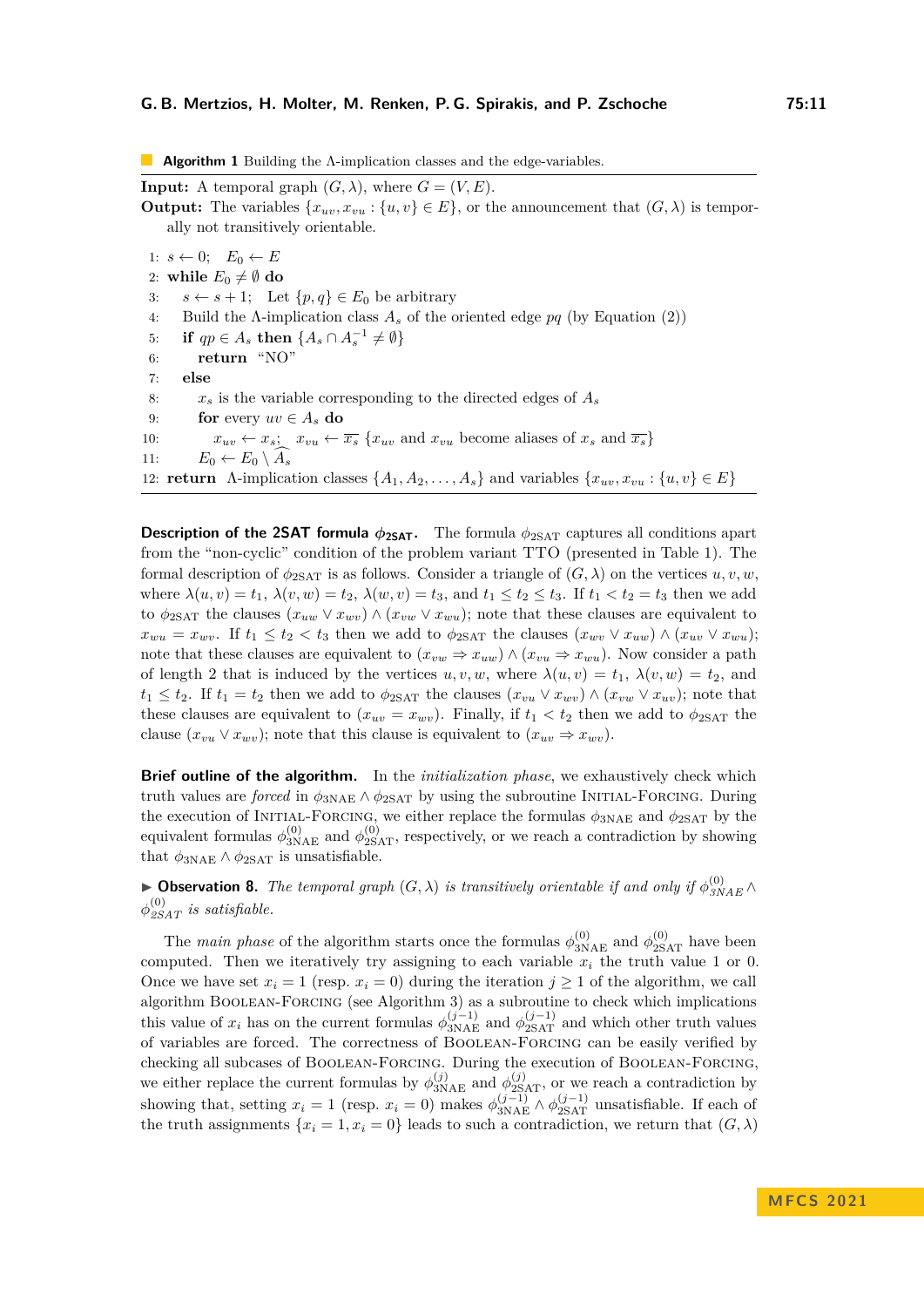#### **75:12 The Complexity of Transitively Orienting Temporal Graphs**

#### <span id="page-11-1"></span>**Algorithm 2** INITIAL-FORCING.

<span id="page-11-2"></span>**Input:** A 2-SAT formula  $\phi_{2SAT}$  and a 3-NAE formula  $\phi_{3NAE}$ **Output:** A 2-SAT formula  $\phi_{2SAT}^{(0)}$  and a 3-NAE formula  $\phi_{3NAE}^{(0)}$  such that  $\phi_{2SAT}^{(0)} \wedge \phi_{3N}^{(0)}$ 3NAE is satisfiable if and only if  $\phi_{2SAT} \wedge \phi_{3NAE}$  is satisfiable, or the announcement that  $\phi_{2SAT} \wedge \phi_{3NAE}$  is not satisfiable. 1:  $\phi_{3\text{NAE}}^{(0)} \leftarrow \phi_{3\text{NAE}}$ ;  $\phi_{2\text{SAT}}^{(0)} \leftarrow \phi_{2\text{SAT}}$  {initialization} 2: **for** every variable  $x_i$  appearing in  $\phi_{3NAE}^{(0)} \wedge \phi_{2SAT}^{(0)}$  **do** 3: **if** BOOLEAN-FORCING  $(\phi_{3NAE}^{(0)}, \phi_{2SAT}^{(0)}, x_i, 1) =$  "NO" **then** 4: **if** BOOLEAN-FORCING  $(\phi_{3\text{NAE}}^{(0)}, \phi_{2\text{SAT}}^{(0)}, x_i, 0) = \text{``NO''}$  then 5: **return** "NO" {both  $x_i = 1$  and  $x_i = 0$  invalidate the formulas} 6: **else** 7:  $\left(\phi_{3\text{NAE}}^{(0)}, \phi_{2\text{SAT}}^{(0)}\right) \leftarrow \text{Boolean-FORCING}\left(\phi_{3\text{NAE}}^{(0)}, \phi_{2\text{SAT}}^{(0)}, x_i, 0\right)$ 8: **else** 9: **if** BOOLEAN-FORCING  $(\phi_{3\text{NAE}}^{(0)}, \phi_{2\text{SAT}}^{(0)}, x_i, 0) = \text{``NO''}$  then 10:  $\phi_{3\text{NAE}}^{(0)}, \phi_{2\text{SAT}}^{(0)}$  + [Boolean-Forcing](#page-12-0)  $\left(\phi_{3\text{NAE}}^{(0)}, \phi_{2\text{SAT}}^{(0)}, x_i, 1\right)$ 11: **for** every clause  $\texttt{NAE}(x_{uv}, x_{vw}, x_{wu})$  of  $\phi^{(0)}_{3\text{NAE}}$  do 12: **for** every variable  $x_{ab}$  **do** 13: **if**  $x_{ab} \stackrel{*}{\Rightarrow}_{\phi_{2SAT}^{(0)}} x_{uv}$  and  $x_{ab} \stackrel{*}{\Rightarrow}_{\phi_{2SAT}^{(0)}} x_{vw}$  then {add  $(x_{ab} \Rightarrow x_{uw})$  to  $\phi_{2SAT}^{(0)}$ } 14: *ϕ*  $\phi_{2SAT}^{(0)} \leftarrow \phi_{2SAT}^{(0)} \wedge (x_{ba} \vee x_{uw})$ 15: Repeat lines [2](#page-11-2) and [11](#page-11-3) until no changes occur on  $\phi_{2SAT}^{(0)}$  and  $\phi_{3N}^{(0)}$ 3NAE 16: **return**  $(\phi_{3\text{NAE}}^{(0)}, \phi_{2\text{SAT}}^{(0)})$ 

<span id="page-11-3"></span>is a *no*-instance. Otherwise, if at least one of the truth assignments  $\{x_i = 1, x_i = 0\}$  does not lead to such a contradiction, we follow this truth assignment and proceed with the next variable.

As we prove in our *main technical result* of this section (Theorem [9\)](#page-11-0),  $\phi_{3NAE}^{(j-1)} \wedge \phi_{2SAT}^{(j-1)}$  is satisfiable if and only if  $\phi_{3NAE}^{(j)} \wedge \phi_{2SAT}^{(j)}$  is satisfiable. Note that, during the execution of the algorithm, we can *both add and remove* clauses from  $\phi_{2SAT}^{(j)}$ . On the other hand, we can *only remove* clauses from  $\phi_{3NAE}^{(j)}$ . Thus, at some iteration *j*, we obtain  $\phi_{3NAE}^{(j)} = \emptyset$ , and after that iteration we only need to decide satisfiability of  $\phi_{2SAT}^{(j)}$  which can be done efficiently [\[6\]](#page-15-14).

We are now ready to present in the next theorem our main technical result of this section.

<span id="page-11-0"></span>▶ **Theorem 9.** For every iteration  $j \ge 1$  of the algorithm,  $\phi_{SNAE}^{(j)} \wedge \phi_{SSAT}^{(j)}$  is satisfiable if *and only if*  $\phi_{SNAE}^{(j-1)} \land \phi_{SSAT}^{(j-1)}$  *is satisfiable.* 

Using Theorem [9,](#page-11-0) we can now conclude this section with the next theorem.

▶ **Theorem 10.** TTO *can be solved in polynomial time.*

**Proof sketch.** First recall by Observation [8](#page-10-1) that the input temporal graph  $(G, \lambda)$  is transitively orientable if and only if  $\phi_{3\text{NAE}}^{(0)} \wedge \phi_{2\text{SAT}}^{(0)}$  is satisfiable.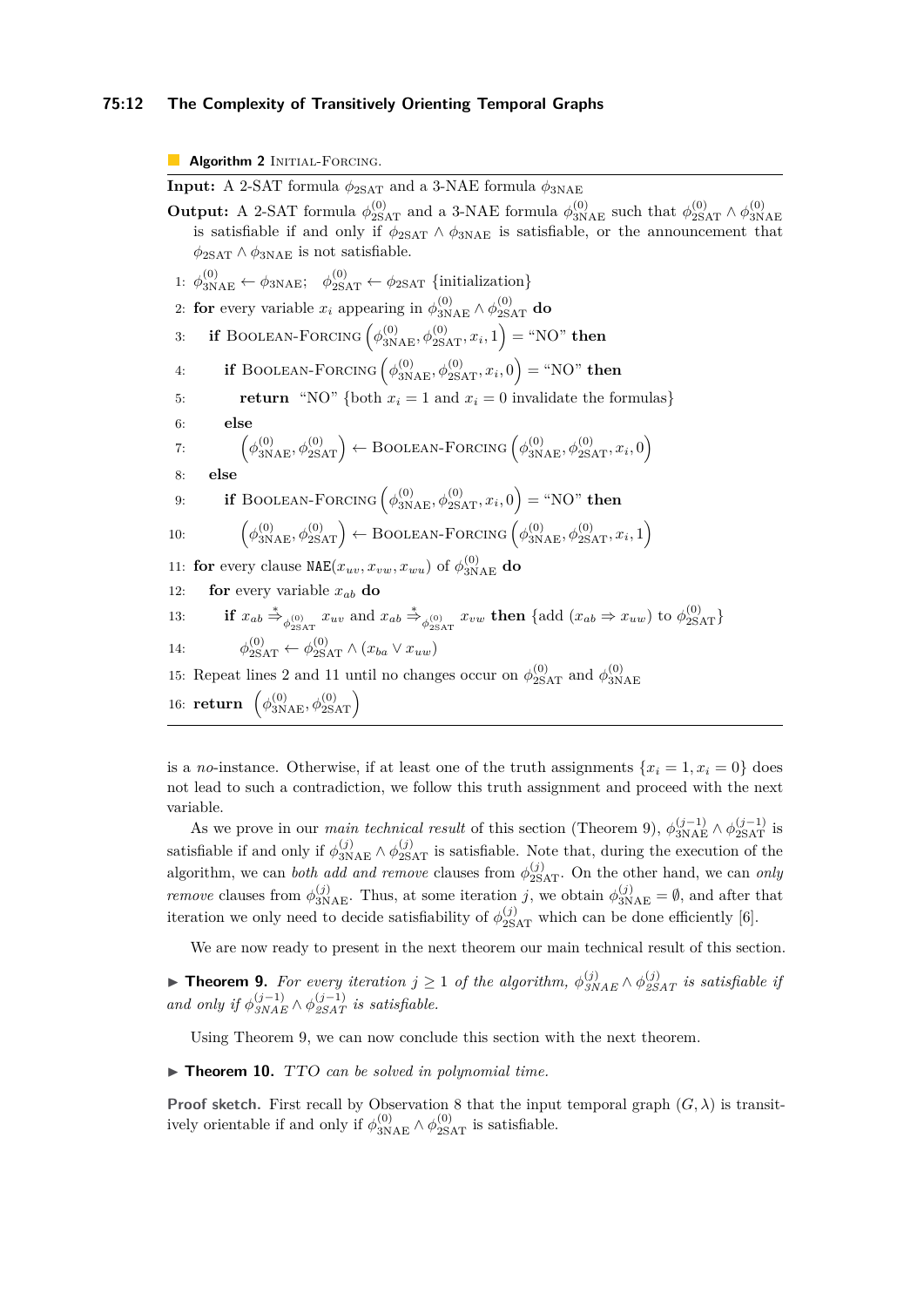<span id="page-12-0"></span>**Algorithm 3** BOOLEAN-FORCING.

**Input:** A 2-SAT formula  $\phi_2$ , a 3-NAE formula  $\phi_3$ , and a variable  $x_i$  of  $\phi_2 \wedge \phi_3$ , and a truth value  $\text{VALUE} \in \{0, 1\}$ **Output:** A 2-SAT formula  $\phi'_2$  and a 3-NAE formula  $\phi'_3$ , obtained from  $\phi_2$  and  $\phi_3$  by setting  $x_i$  = VALUE, or the announcement that  $x_i$  = VALUE does not satisfy  $\phi_2 \wedge \phi_3$ .

1:  $\phi'_2 \leftarrow \phi_2$ ;  $\phi'_3 \leftarrow \phi_3$ 

<span id="page-12-1"></span>2: **while**  $\phi'_2$  has a clause  $(x_{uv} \vee x_{pq})$  and  $x_{uv} = 1$  do

3: Remove the clause  $(x_{uv} \vee x_{pq})$  from  $\phi'_2$ 

<span id="page-12-2"></span>4: **while**  $\phi'_2$  has a clause  $(x_{uv} \vee x_{pq})$  and  $x_{uv} = 0$  do

5: **if**  $x_{pq} = 0$  then return "NO"

6: Remove the clause  $(x_{uv} \vee x_{pq})$  from  $\phi'_2$ ;  $x_{pq} \leftarrow 1$ 

<span id="page-12-3"></span>7: **for** every variable  $x_{uv}$  that does not yet have a truth value **do** 

8: **if**  $x_{uv} \stackrel{*}{\Rightarrow}_{\phi''_2} x_{vu}$ , where  $\phi''_2 = \phi'_2 \setminus \phi_2$  then  $x_{uv} \leftarrow 0$ 

<span id="page-12-4"></span>9: **for** every clause  $\text{NAE}(x_{uv}, x_{vw}, x_{wu})$  of  $\phi'_{3}$  **do** {synchronous triangle on vertices  $u, v, w$ }

10: **if**  $x_{uv} \stackrel{*}{\Rightarrow}_{\phi'_2} x_{vw}$  then {add  $(x_{uv} \Rightarrow x_{uw}) \land (x_{uw} \Rightarrow x_{vw})$  to  $\phi'_2$ }

- 11: *ϕ*  $\mathbf{y}'_2 \leftarrow \phi_2^T \wedge (x_{vu} \vee x_{uw}) \wedge (x_{wu} \vee x_{vw})$
- 12: Remove the clause  $NAE(x_{uv}, x_{vw}, x_{wu})$  from  $\phi'_3$
- 13: **if**  $x_{uv}$  already got the value 1 or 0 **then**
- 14: Remove the clause  $NAE(x_{uv}, x_{vw}, x_{wu})$  from  $\phi'_3$

15: **if**  $x_{vw}$  and  $x_{wu}$  do not have yet a truth value **then** 

16: **if**  $x_{uv} = 1$  **then** {add  $(x_{vw} \Rightarrow x_{uw})$  to  $\phi'_2$ }

17: *ϕ*  $y'_2 \leftarrow \phi'_2 \wedge (x_{wv} \vee x_{uw})$ 

18: **else** { $x_{uv} = 0$ ; in this case add ( $x_{uw} \Rightarrow x_{vw}$ ) to  $\phi'_2$ }

19: 
$$
\phi_2' \leftarrow \phi_2' \land (x_{wu} \lor x_{vw})
$$

20: **if**  $x_{vw} = x_{uv}$  and  $x_{wu}$  does not have yet a truth value **then** 

$$
21: \qquad \qquad x_{wu} \leftarrow 1 - x_{uv}
$$

22: if 
$$
x_{vw} = x_{wu} = x_{uv}
$$
 then return "NO"

23: Repeat lines [2,](#page-12-1) [4,](#page-12-2) [7,](#page-12-3) and [9](#page-12-4) until no changes occur on  $\phi'_2$  and  $\phi'_3$ 

```
24: if both x_{uv} = 0 and x_{uv} = 1 for some variable x_{uv} then return "NO"
```
25: **return**  $(\phi'_2, \phi'_3)$ 

Let  $(G, \lambda)$  be a *yes*-instance. Then, by iteratively applying Theorem [9](#page-11-0) it follows that  $\phi_{3NAE}^{(j)} \wedge \phi_{2SAT}^{(j)}$  is satisfiable, for every iteration *j* of the algorithm. Recall that, at the end of the last iteration *k* of the algorithm,  $\phi_{3NAE}^{(k)} \wedge \phi_{2SAT}^{(k)}$  is empty. Then the algorithm gives the arbitrary truth value  $x_i = 1$  to every variable  $x_i$  which did not yet get any truth value yet. This is a correct decision as all these variables are not involved in any Boolean constraint of  $\phi_{3NAE}^{(k)} \wedge \phi_{2SAT}^{(k)}$  (which is empty). Finally, the algorithm orients all edges of *G* according to the corresponding truth assignment. The returned orientation *F* of  $(G, \lambda)$  is temporally transitive as every variable was assigned a truth value according to the Boolean constraints throughout the execution of the algorithm.

Now let  $(G, \lambda)$  be a *no*-instance. We will prove that, at some iteration  $j \leq 0$ , the algorithm will "NO". Suppose otherwise that the algorithm instead returns an orientation *F* of  $(G, \lambda)$  after performing *k* iterations. Then clearly  $\phi_{3NAE}^{(k)} \wedge \phi_{2SAT}^{(k)}$  is empty, and thus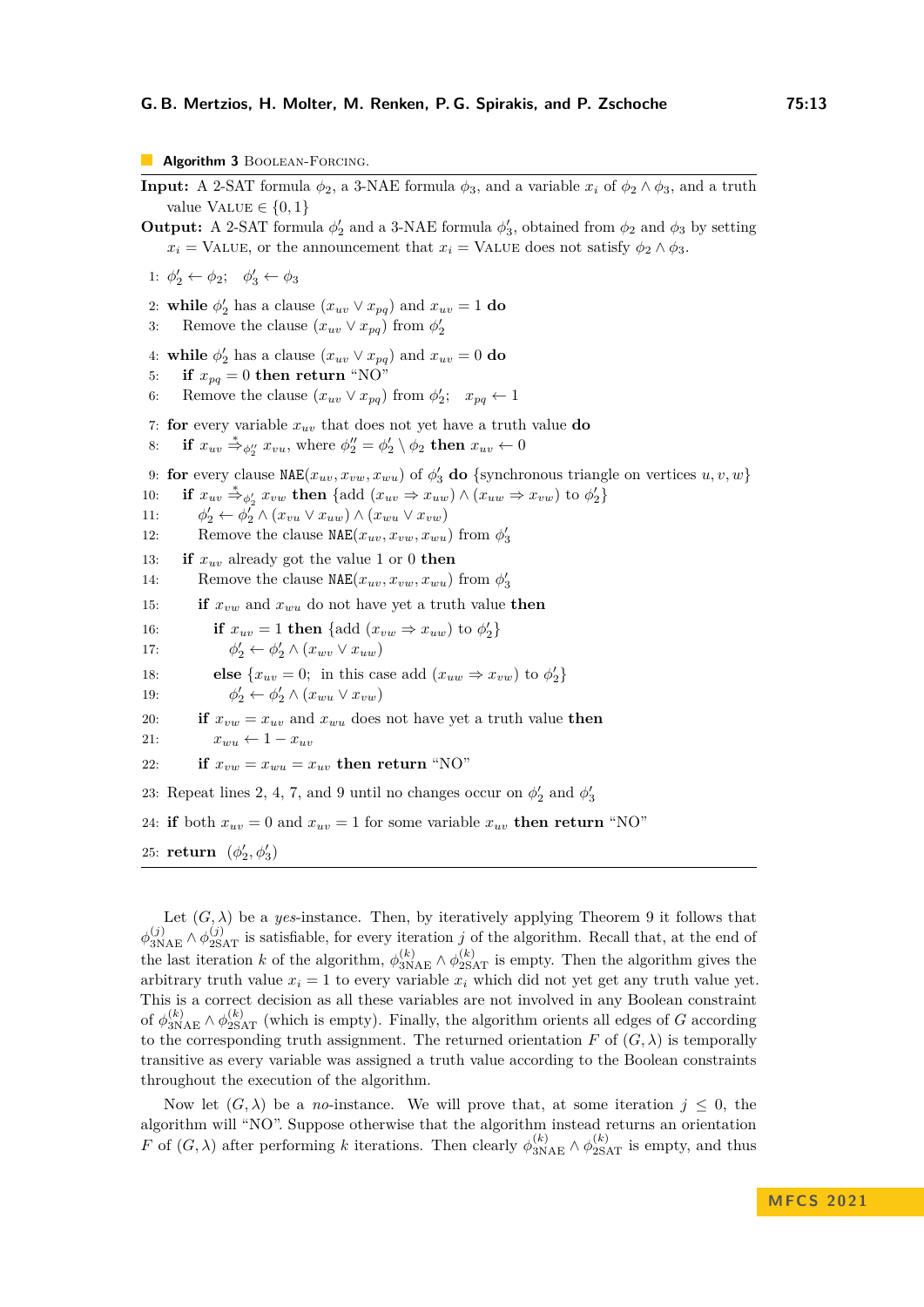#### **75:14 The Complexity of Transitively Orienting Temporal Graphs**

**Algorithm 4** Temporal transitive orientation. **Input:** A temporal graph  $(G, \lambda)$ , where  $G = (V, E)$ . **Output:** A temporal transitive orientation *F* of  $(G, \lambda)$ , or the announcement that  $(G, \lambda)$  is temporally not transitively orientable. 1: Execute Algorithm [1](#page-10-0) to build the  $\Lambda$ -implication classes  $\{A_1, A_2, \ldots, A_s\}$  and the Boolean variables  $\{x_{uv}, x_{vu} : \{u, v\} \in E\}$ 2: **if** Algorithm [1](#page-10-0) returns "NO" **then return** "NO" 3: Build the 3NAE formula  $\phi_{3NAE}$  and the 2SAT formula  $\phi_{2SAT}$ 4: **if** INITIAL-FORCING  $(\phi_{3NAE}, \phi_{2SAT}) \neq$  "NO" **then** {Initialization phase} 5:  $\left(\phi_{\text{3NAE}}^{(0)}, \phi_{\text{2SAT}}^{(0)}\right) \leftarrow \text{INITIAL-FORCING}\left(\phi_{\text{3NAE}}, \phi_{\text{2SAT}}\right)$ 6: **else**  $\{\phi_{3NAE} \wedge \phi_{2SAT} \}$  leads to a contradiction 7: **return** "NO" 8:  $j \leftarrow 1$ ;  $F \leftarrow \emptyset$  {Main phase} 9: **while** a variable  $x_i$  appearing in  $\phi_{\text{3NAE}}^{(j-1)} \wedge \phi_{\text{2SAT}}^{(j-1)}$  did not yet receive a truth value **do** 10: **if** BOOLEAN-FORCING  $(\phi_{\text{3NAE}}^{(j-1)}, \phi_{\text{2SAT}}^{(j-1)}, x_i, 1) \neq \text{``NO''}$  then 11:  $\left(\phi_{3\text{NAE}}^{(j)}, \phi_{2\text{SAT}}^{(j)}\right) \leftarrow \text{Boolean-FORCING}\left(\phi_{3\text{NAE}}^{(j-1)}, \phi_{2\text{SAT}}^{(j-1)}, x_i, 1\right)$ 12: **else**  $\{x_i = 1 \text{ leads to a contradiction}\}\$ 13: **if** BOOLEAN-FORCING  $(\phi_{\text{3NAE}}^{(j-1)}, \phi_{\text{2SAT}}^{(j-1)}, x_i, 0) \neq \text{``NO''}$  then 14:  $\left(\phi_{3NAE}^{(j)}, \phi_{2SAT}^{(j)}\right) \leftarrow \text{Boolean-FORCING}\left(\phi_{3NAE}^{(j-1)}, \phi_{2SAT}^{(j-1)}, x_i, 0\right)$ 15: **else** 16: **return** "NO" 17:  $j \leftarrow j + 1$ 18: **for**  $i = 1$  to  $s$  **do** 19: **if**  $x_i$  did not yet receive a truth value **then**  $x_i \leftarrow 1$ 20: **if**  $x_i = 1$  then  $F \leftarrow F \cup A_i$  else  $F \leftarrow F \cup \overline{A_i}$ 21: **return** the temporally transitive orientation *F* of  $(G, \lambda)$ 

clearly satisfiable. Therefore, iteratively applying Theorem [9](#page-11-0) implies that  $\phi_{3NAE}^{(0)} \wedge \phi_{2SAT}^{(0)}$  is also satisfiable, and thus  $(G, \lambda)$  is temporally transitively orientable by Observation [8,](#page-10-1) which is a contradiction to the assumption that  $(G, \lambda)$  be a *no*-instance.

Lastly, we prove that our algorithm runs in polynomial time. The Λ-implication classes of  $(G, \lambda)$  can be clearly computed in polynomial time. Our algorithm calls a subroutine BOOLEAN-FORCING at most four times for every variable in  $\phi_{3NAE}^{(0)} \wedge \phi_{2SAT}^{(0)}$ . BOOLEAN-FORCING iteratively adds and removes clauses from the 2SAT part of the formula, while it can only remove clauses from the 3NAE part. Whenever a clause is added to the 2SAT part, a clause of the 3NAE part is removed. Therefore, as the initial 3NAE formula has at most polynomially-many clauses, we can add clauses to the 2SAT part only polynomially-many times. Hence, we have an overall polynomial running time.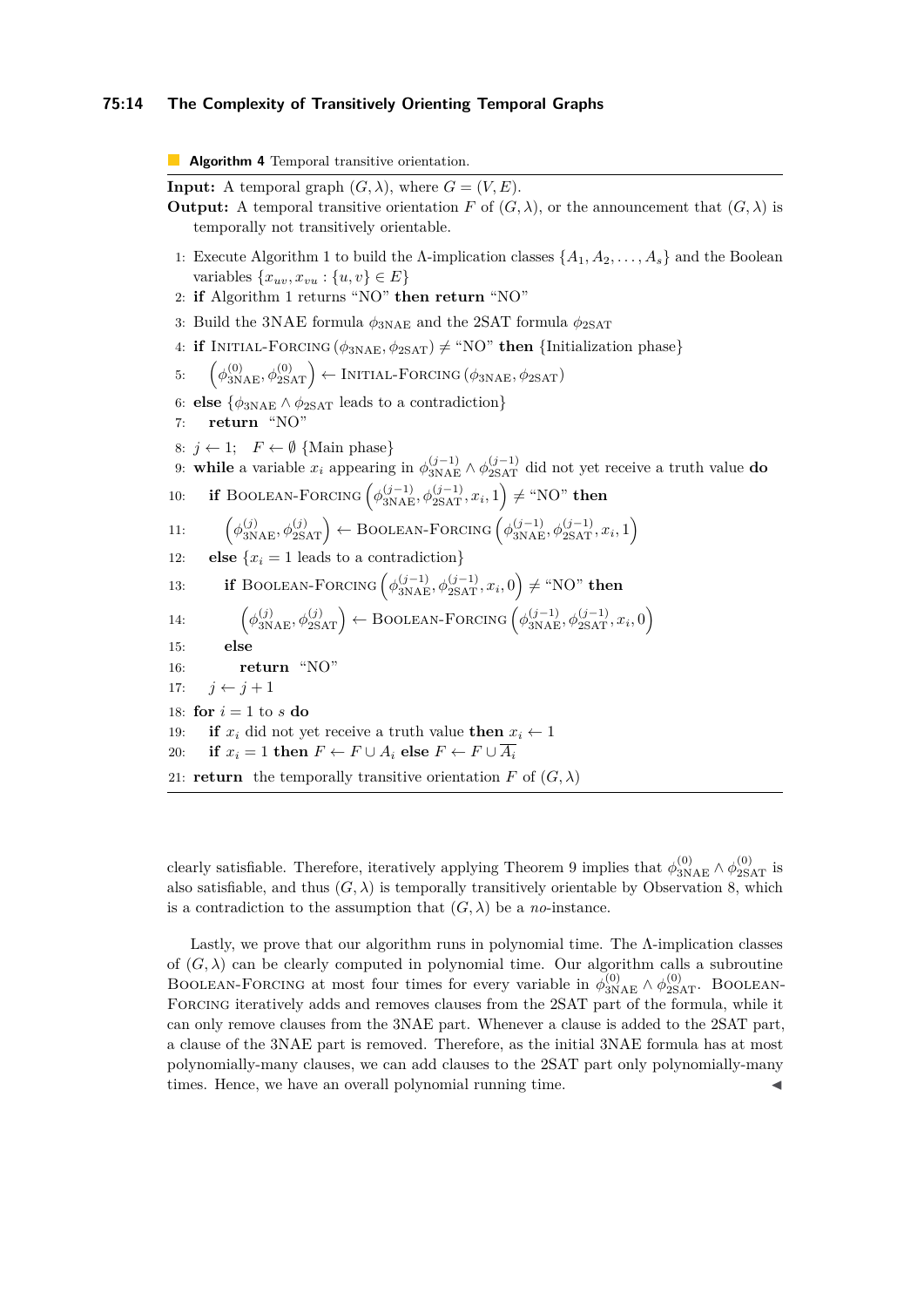# <span id="page-14-2"></span>**4 Temporal Transitive Completion**

We now study the computational complexity of TEMPORAL TRANSITIVE COMPLETION (TTC). In the static case, the so-called *minimum comparability completion* problem, i.e. adding the smallest number of edges to a static graph to turn it into a comparability graph, is known to be NP-hard [\[24\]](#page-16-20). Note that minimum comparability completion on static graphs is a special case of TTC and thus it follows that TTC is NP-hard too. Our other variants, however, do not generalize static comparability completion in such a straightforward way. Note that for STRICT TTC we have that the corresponding recognition problem STRICT TTO is NP-complete (Theorem [3\)](#page-7-3), hence it follows directly that STRICT TTC is NP-hard. For the remaining two variants of our problem, we show in the following that they are also NP-hard, giving the result that all four variants of TTC are NP-hard. Furthermore, we present a polynomial-time algorithm for all four problem variants for the case that all edges of underlying graph are oriented, see Theorem [12.](#page-14-4) This allows directly to derive an FPT algorithm for the number of unoriented edges as a parameter.

▶ **Theorem 11.** *All four variants of* TTC *are NP-hard, even when the input temporal graph is completely unoriented.*

We now show that TTC can be solved in polynomial time, if all edges are already oriented, as the next theorem states.

<span id="page-14-4"></span> $\blacktriangleright$  **Theorem 12.** An instance  $(G, F, k)$  of TTC where  $G = (G, \lambda)$  and  $G = (V, E)$ , can be *solved in*  $O(m^2)$  *time if F is an orientation of E, where*  $m = |E|$ *.* 

Using Theorem [12](#page-14-4) we can now prove that TTC is fixed-parameter tractable (FPT) with respect to the number of unoriented edges in the input temporal graph G.

▶ **Corollary 13.** *Let*  $I = (G = (G, \lambda), F, k)$  *be an instance of TTC, where*  $G = (V, E)$ *. Then I* can be solved in  $O(2^q \cdot m^2)$ , where  $q = |E| - |F|$  and m the number of time edges.

# <span id="page-14-3"></span>**5 Deciding Multilayer Transitive Orientation**

In this section we prove that MULTILAYER TRANSITIVE ORIENTATION (MTO) is NPcomplete, even if every edge of the given temporal graph has at most two labels. Recall that this problem asks for an orientation *F* of a temporal graph  $\mathcal{G} = (G, \lambda)$  (i.e. with exactly one orientation for each edge of *G*) such that, for every "time-layer"  $t \geq 1$ , the (static) oriented graph defined by the edges having time-label *t* is transitively oriented in *F*. As we discussed in Section [2,](#page-4-0) this problem makes more sense when every edge of *G* potentially has multiple time-labels, therefore we assume here that the time-labeling function is  $\lambda : E \to 2^{\mathbb{N}}$ .

▶ **Theorem 14.** MTO *is NP-complete, even on temporal graphs with at most two labels per edge.*

#### **References**

- <span id="page-14-0"></span>**1** Eleni C. Akrida, Leszek Gasieniec, George B. Mertzios, and Paul G. Spirakis. Ephemeral networks with random availability of links: The case of fast networks. *Journal of Parallel and Distributed Computing*, 87:109–120, 2016.
- <span id="page-14-1"></span>**2** Eleni C. Akrida, Leszek Gasieniec, George B. Mertzios, and Paul G. Spirakis. The complexity of optimal design of temporally connected graphs. *Theory of Computing Systems*, 61(3):907–944, 2017.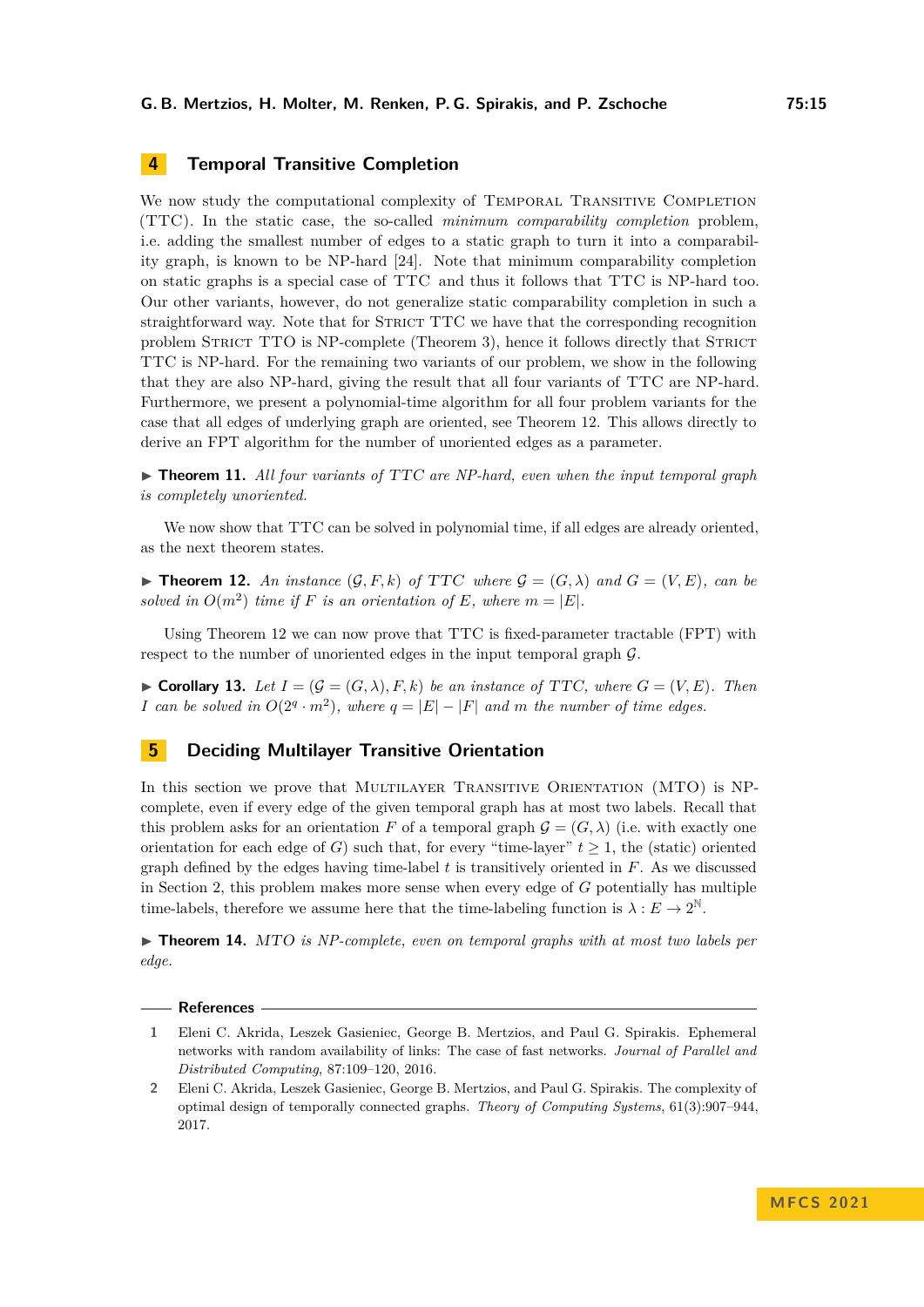#### **75:16 The Complexity of Transitively Orienting Temporal Graphs**

- <span id="page-15-2"></span>**3** Eleni C. Akrida, George B. Mertzios, Sotiris E. Nikoletseas, Christoforos L. Raptopoulos, Paul G. Spirakis, and Viktor Zamaraev. How fast can we reach a target vertex in stochastic temporal graphs? *Journal of Computer and System Sciences*, 114:65–83, 2020. An extended abstract appeared at ICALP 2019.
- <span id="page-15-7"></span>**4** Eleni C. Akrida, George B. Mertzios, Paul G. Spirakis, and Viktor Zamaraev. Temporal vertex cover with a sliding time window. *Journal of Computer and System Sciences*, 107:108–123, 2020.
- <span id="page-15-13"></span>**5** Josh Alman and Virginia Vassilevska Williams. A refined laser method and faster matrix multiplication. In *Proceedings of the 2021 ACM-SIAM Symposium on Discrete Algorithms (SODA)*, pages 522–539, 2021.
- <span id="page-15-14"></span>**6** Bengt Aspvall, Michael F. Plass, and Robert Endre Tarjan. A linear-time algorithm for testing the truth of certain quantified boolean formulas. *Information Processing Letters*, 8(3):121–123, 1979.
- <span id="page-15-10"></span>**7** Kyriakos Axiotis and Dimitris Fotakis. On the size and the approximability of minimum temporally connected subgraphs. In *Proceedings of the 43rd International Colloquium on Automata, Languages, and Programming, (ICALP)*, pages 149:1–149:14, 2016.
- <span id="page-15-9"></span>**8** Matthias Bentert, Anne-Sophie Himmel, Hendrik Molter, Marco Morik, Rolf Niedermeier, and René Saitenmacher. Listing all maximal *k*-plexes in temporal graphs. *ACM Journal of Experimental Algorithmics*, 24(1):13:1–13:27, 2019.
- <span id="page-15-3"></span>**9** Matthias Bentert, Anne-Sophie Himmel, André Nichterlein, and Rolf Niedermeier. Efficient computation of optimal temporal walks under waiting-time constraints. *Applied Network Science*, 5(1):73, 2020.
- <span id="page-15-15"></span>**10** Robert Bredereck, Christian Komusiewicz, Stefan Kratsch, Hendrik Molter, Rolf Niedermeier, and Manuel Sorge. Assessing the computational complexity of multilayer subgraph detection. *Network Science*, 7(2):215–241, 2019.
- <span id="page-15-4"></span>**11** Binh-Minh Bui-Xuan, Afonso Ferreira, and Aubin Jarry. Computing shortest, fastest, and foremost journeys in dynamic networks. *International Journal of Foundations of Computer Science*, 14(02):267–285, 2003.
- <span id="page-15-6"></span>**12** Sebastian Buß, Hendrik Molter, Rolf Niedermeier, and Maciej Rymar. Algorithmic aspects of temporal betweenness. In *Proceedings of the 26th ACM SIGKDD Conference on Knowledge Discovery and Data Mining (KDD)*, pages 2084–2092. ACM, 2020.
- <span id="page-15-0"></span>**13** Arnaud Casteigts and Paola Flocchini. Deterministic Algorithms in Dynamic Networks: Formal Models and Metrics. Technical report, Defence R&D Canada, April 2013. URL: <https://hal.archives-ouvertes.fr/hal-00865762>.
- **14** Arnaud Casteigts and Paola Flocchini. Deterministic Algorithms in Dynamic Networks: Problems, Analysis, and Algorithmic Tools. Technical report, Defence R&D Canada, April 2013. URL: <https://hal.archives-ouvertes.fr/hal-00865764>.
- <span id="page-15-1"></span>**15** Arnaud Casteigts, Paola Flocchini, Walter Quattrociocchi, and Nicola Santoro. Time-varying graphs and dynamic networks. *International Journal of Parallel, Emergent and Distributed Systems*, 27(5):387–408, 2012.
- <span id="page-15-5"></span>**16** Arnaud Casteigts, Anne-Sophie Himmel, Hendrik Molter, and Philipp Zschoche. Finding temporal paths under waiting time constraints. In *31st International Symposium on Algorithms and Computation (ISAAC)*, pages 30:1–30:18, 2020.
- <span id="page-15-11"></span>**17** Arnaud Casteigts, Joseph G. Peters, and Jason Schoeters. Temporal cliques admit sparse spanners. In *Proceedings of the 46th International Colloquium on Automata, Languages, and Programming (ICALP)*, volume 132, pages 134:1–134:14, 2019.
- <span id="page-15-8"></span>**18** Jiehua Chen, Hendrik Molter, Manuel Sorge, and Ondřej Suchý. Cluster editing in multi-layer and temporal graphs. In *Proceedings of the 29th International Symposium on Algorithms and Computation (ISAAC)*, pages 24:1–24:13, 2018.
- <span id="page-15-12"></span>**19** J. Enright, K. Meeks, G.B. Mertzios, and V. Zamaraev. Deleting edges to restrict the size of an epidemic in temporal networks. *Journal of Computer and System Sciences*, 119:60–77, 2021.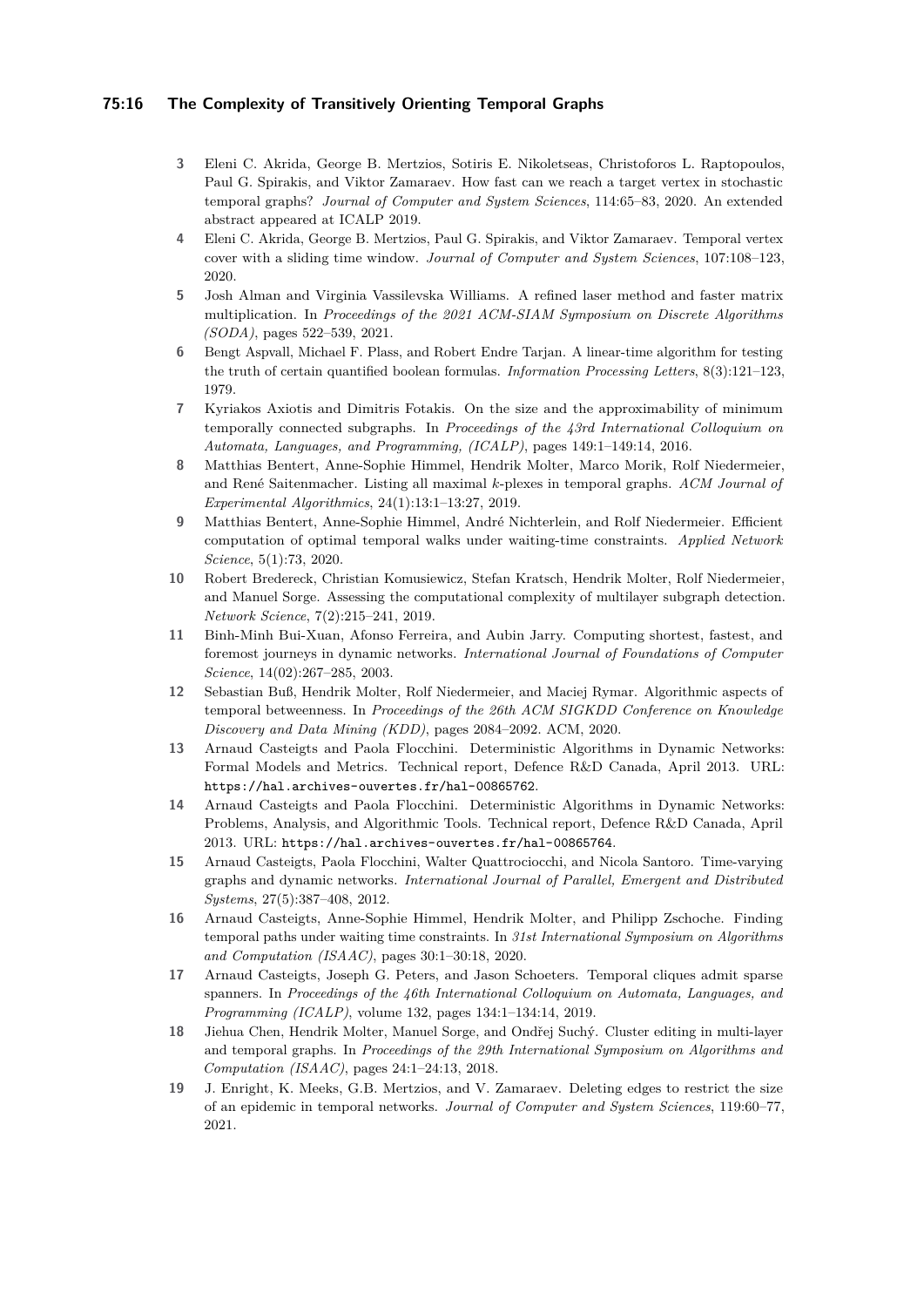- <span id="page-16-9"></span>**20** Jessica Enright, Kitty Meeks, and Fiona Skerman. Assigning times to minimise reachability in temporal graphs. *Journal of Computer and System Sciences*, 115:169–186, 2021.
- <span id="page-16-10"></span>**21** Thomas Erlebach, Michael Hoffmann, and Frank Kammer. On temporal graph exploration. In *Proceedings of the 42nd International Colloquium on Automata, Languages, and Programming (ICALP)*, pages 444–455, 2015.
- <span id="page-16-11"></span>**22** Till Fluschnik, Hendrik Molter, Rolf Niedermeier, Malte Renken, and Philipp Zschoche. Temporal graph classes: A view through temporal separators. *Theoretical Computer Science*, 806:197–218, 2020.
- <span id="page-16-4"></span>**23** Martin Charles Golumbic. *Algorithmic graph theory and perfect graphs*. Elsevier, 2nd edition, 2004.
- <span id="page-16-20"></span>**24** S Louis Hakimi, Edward F Schmeichel, and Neal E Young. Orienting graphs to optimize reachability. *Information Processing Letters*, 63(5):229–235, 1997.
- <span id="page-16-15"></span>**25** Anne-Sophie Himmel, Hendrik Molter, Rolf Niedermeier, and Manuel Sorge. Adapting the Bron-Kerbosch algorithm for enumerating maximal cliques in temporal graphs. *Social Network Analysis and Mining*, 7(1):35:1–35:16, 2017.
- <span id="page-16-1"></span>**26** Petter Holme and Jari Saramäki. *Temporal network theory*, volume 2. Springer, 2019.
- <span id="page-16-3"></span>**27** David Kempe, Jon M. Kleinberg, and Amit Kumar. Connectivity and inference problems for temporal networks. *Journal of Computer and System Sciences*, 64(4):820–842, 2002.
- <span id="page-16-12"></span>**28** Hyoungshick Kim and Ross Anderson. Temporal node centrality in complex networks. *Physical Review E*, 85(2):026107, 2012.
- <span id="page-16-16"></span>**29** Ross M. McConnell and Jeremy P. Spinrad. Linear-time modular decomposition and efficient transitive orientation of comparability graphs. In *Proceedings of the 5th Annual ACM-SIAM Symposium on Discrete Algorithms (SODA)*, pages 536–545, 1994.
- <span id="page-16-17"></span>**30** Ross M. McConnell and Jeremy P. Spinrad. Linear-time transitive orientation. In *Proceedings of the 8th Annual ACM-SIAM Symposium on Discrete Algorithms (SODA)*, pages 19–25, 1997.
- <span id="page-16-18"></span>**31** Ross M. McConnell and Jeremy P. Spinrad. Modular decomposition and transitive orientation. *Discrete Mathematics*, 201(1-3):189–241, 1999.
- <span id="page-16-7"></span>**32** David B McDonald and Daizaburo Shizuka. Comparative transitive and temporal orderliness in dominance networks. *Behavioral Ecology*, 24(2):511–520, 2013.
- <span id="page-16-19"></span>**33** George B. Mertzios. The recognition of simple-triangle graphs and of linear-interval orders is polynomial. *SIAM Journal on Discrete Mathematics*, 29(3):1150–1185, 2015.
- <span id="page-16-8"></span>**34** George B. Mertzios, Othon Michail, Ioannis Chatzigiannakis, and Paul G. Spirakis. Temporal network optimization subject to connectivity constraints. In *Proceedings of the 40th International Colloquium on Automata, Languages, and Programming (ICALP)*, pages 657–668, 2013.
- <span id="page-16-14"></span>**35** George B Mertzios, Hendrik Molter, Rolf Niedermeier, Viktor Zamaraev, and Philipp Zschoche. Computing maximum matchings in temporal graphs. In *Proceedings of the 37th International Symposium on Theoretical Aspects of Computer Science (STACS)*, volume 154, pages 27:1– 27:14, 2020.
- <span id="page-16-0"></span>**36** George B. Mertzios, Hendrik Molter, Malte Renken, Paul G. Spirakis, and Philipp Zschoche. The complexity of transitively orienting temporal graphs. *arXiv preprint*, 2021. [arXiv:](http://arxiv.org/abs/2102.06783) [2102.06783](http://arxiv.org/abs/2102.06783).
- <span id="page-16-13"></span>**37** George B Mertzios, Hendrik Molter, and Viktor Zamaraev. Sliding window temporal graph coloring. In *Proceedings of the 31st AAAI Conference on Artificial Intelligence (AAAI)*, volume 33, pages 7667–7674, 2019.
- <span id="page-16-2"></span>**38** Othon Michail and Paul G. Spirakis. Elements of the theory of dynamic networks. *Communications of the ACM*, 61(2):72–72, 2018.
- <span id="page-16-6"></span>**39** Robert Moskovitch and Yuval Shahar. Medical temporal-knowledge discovery via temporal abstraction. In *Proceedings of the AMIA Annual Symposium*, page 452, 2009.
- <span id="page-16-5"></span>**40** Robert Moskovitch and Yuval Shahar. Fast time intervals mining using the transitivity of temporal relations. *Knowledge and Information Systems*, 42(1):21–48, 2015.